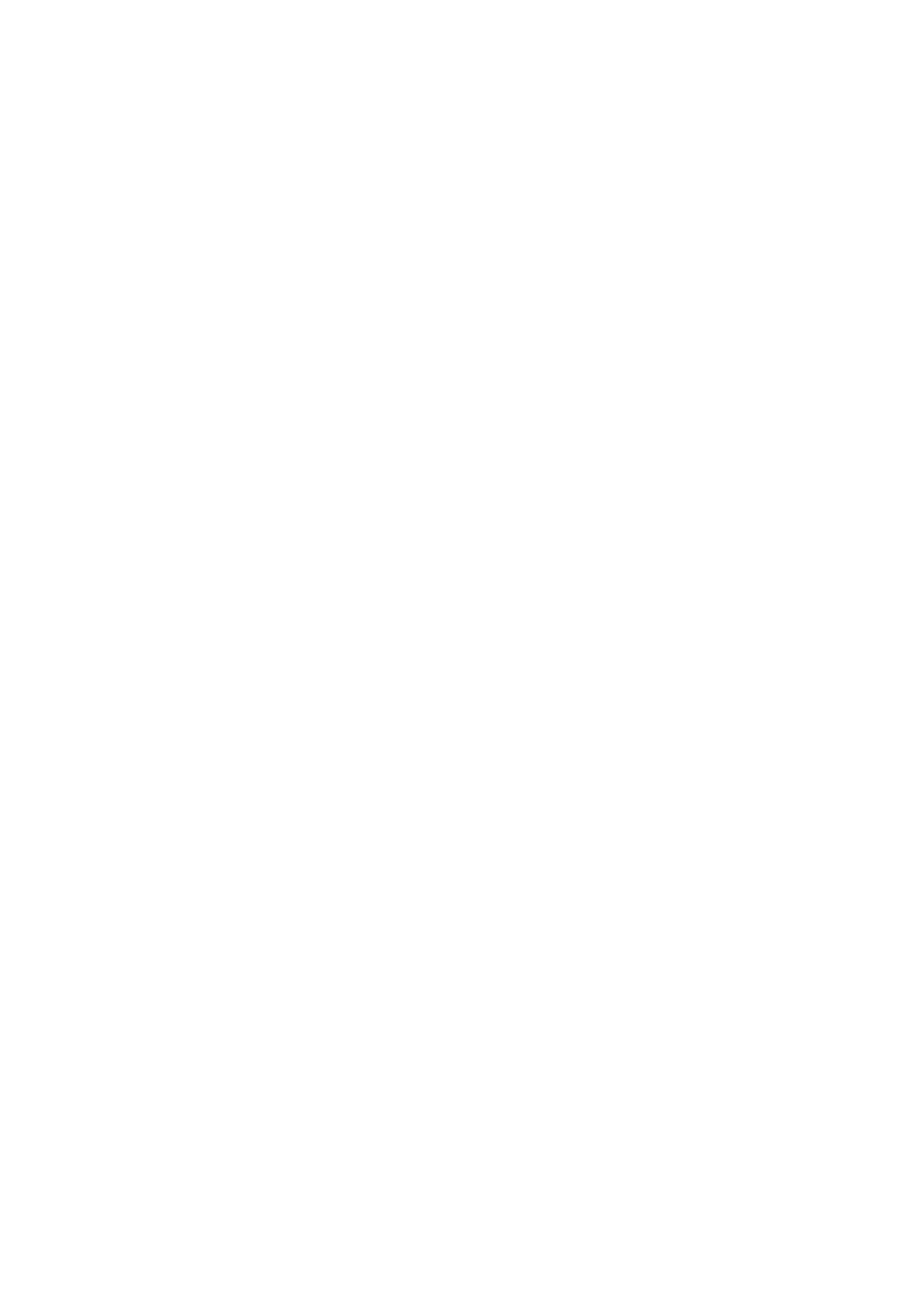## Does aid work?

Reflections on a natural resources programme in Tanzania

by

Eirik G. Jansen

**U4 Issue 2009:2** 

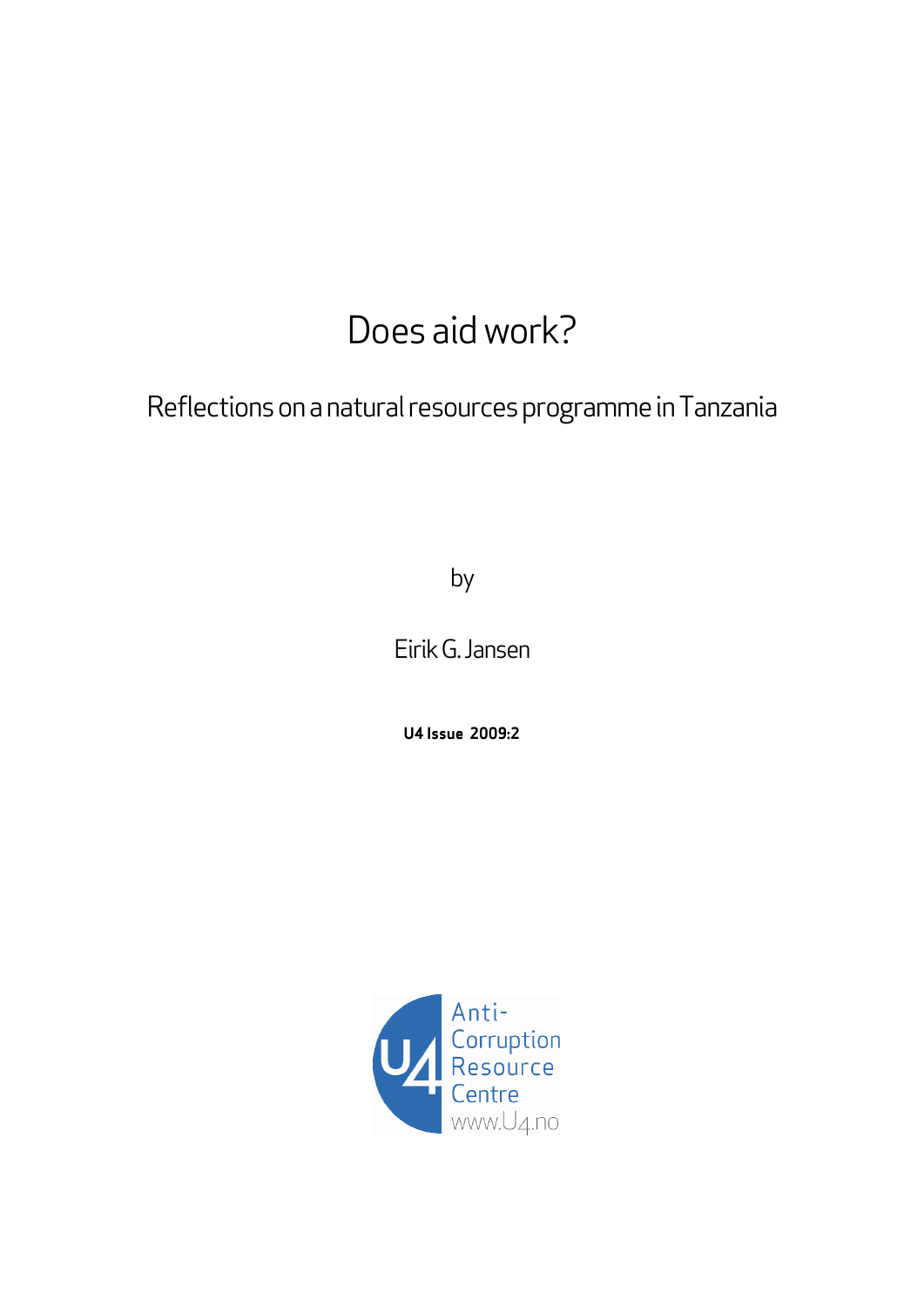#### U4 Issue

This series can be downloaded from www.U4.no/document/publications.cfm and hard copies can be ordered from: U4 Anti-Corruption Resource Centre Chr. Michelsen Institute P.O. Box 6033 Postterminalen, N-5892 Bergen, Norway Tel: + 47 55 57 40 00 Fax: + 47 55 57 41 66 E-mail: U4@U4.no www.U4.no

U4 (www.U4.no) is a web-based resource centre for donor practitioners who wish to effectively address corruption challenges in their work. We offer focused research products, online and in-country training, a helpdesk service and a rich array of online resources. Our aim is to facilitate coordination among donor agencies and promote context-appropriate programming choices.

The centre is operated by the Chr. Michelsen Institute (CMI: www.cmi.no), a private social science research foundation working on issues of development and human rights, located in Bergen, Norway.

U4 Partner Agencies: DFID (UK), Norad (Norway), Sida (Sweden), Gtz (Germany), Cida (Canada), the Netherlands Ministry of Foreign Affairs, and BTC (Belgium).

All views expressed in this issue paper are those of the author(s), and do not necessarily reflect the opinions of the U4 Partner Agencies.

Copyright 2009 – U4 Anti-Corruption Resource Centre

**Indexing terms**  NRM, Aid, Tanzania, Budget Support

**Project number**  29402

**Project title**  U4 Anti-Corruption Resource Centre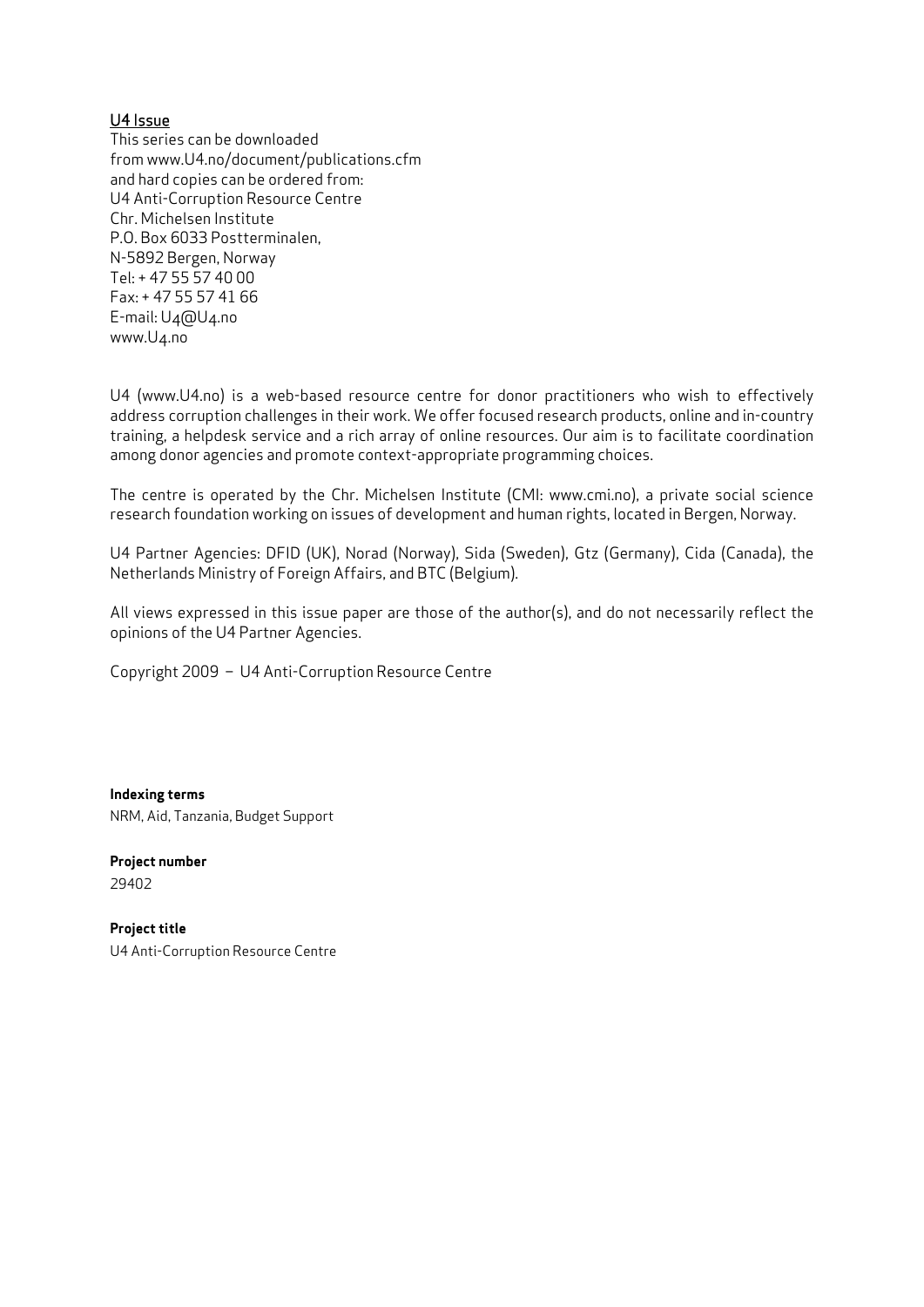### Contents

| $\mathbf{1}$ |                                                                          |
|--------------|--------------------------------------------------------------------------|
| 2.           |                                                                          |
| 3.           |                                                                          |
| 4.           |                                                                          |
| 5.           |                                                                          |
| 6.           |                                                                          |
| 7.           |                                                                          |
| 8.           |                                                                          |
| 9.           |                                                                          |
| 10.          |                                                                          |
| 11.          |                                                                          |
| 12.          |                                                                          |
| 13.          | Consequences for the new environment and natural resources programme  24 |
| 14.          |                                                                          |
| 15.          |                                                                          |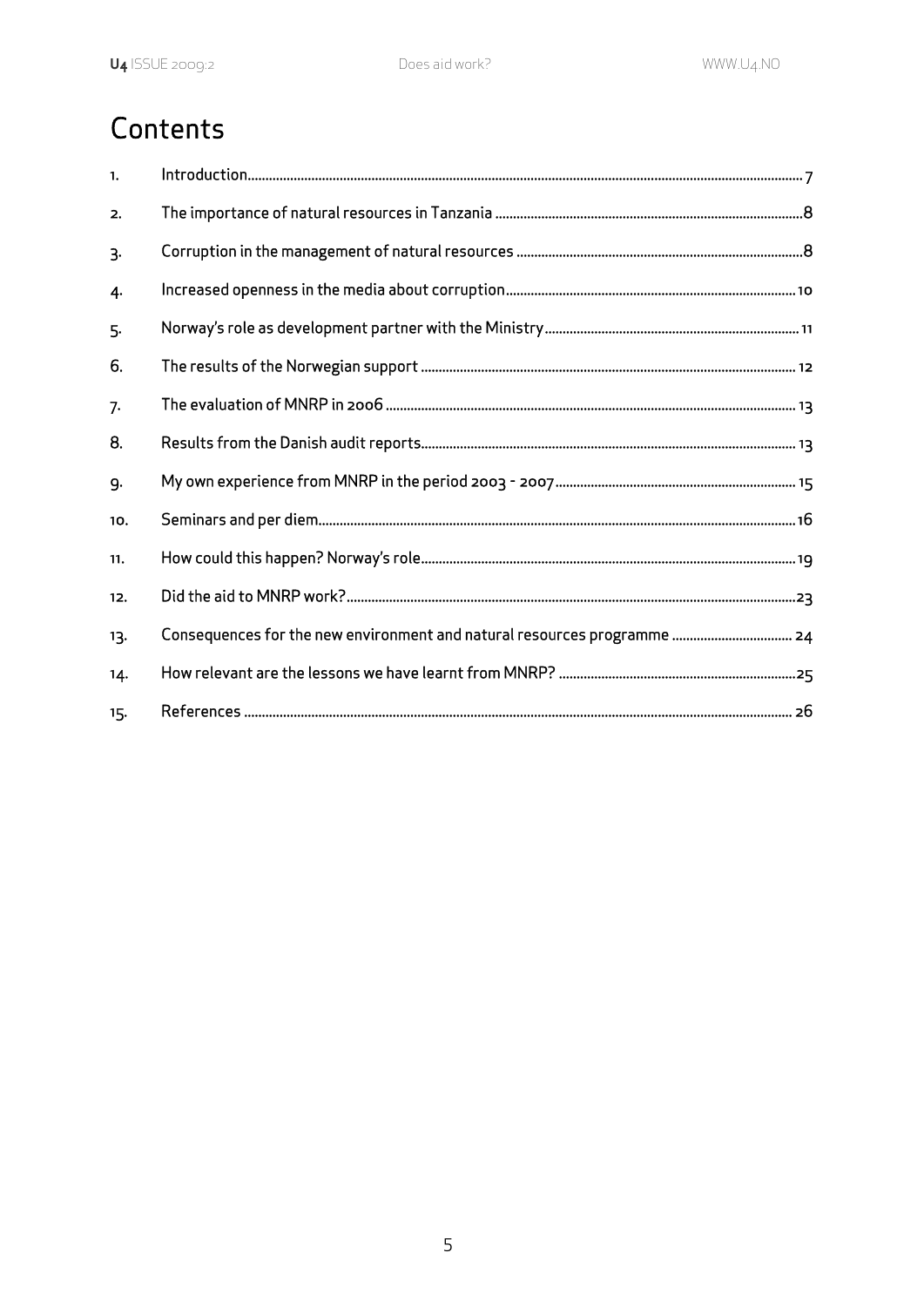### Abstract

In this paper, a former programme officer<sup>1</sup> at the Norwegian Embassy in Tanzania considers challenges to aid effectiveness in a major natural resources programme. After twelve years of support by the Norwegian government totalling about US\$ 60 million, an evaluation by independent consultants revealed in 2006 that up to half of the funds allocated may have been lost through corruption and mismanagement. Explanatory factors discussed include inadequate analysis of the sector's political economy, future-oriented strategies and plans from the donor side, over-reliance on the government's financial management systems, report-based evaluations by interested parties, and the "pipeline problem" common in development aid. The author concludes with ideas for avoiding these pitfalls through a more sophisticated approach to budget and programme support. The paper is published as part of the project "Corruption in Natural Resource Management" at the U4 Anti-Corruption Resource Centre: www.u4.no.

 1 Eirik G. Jansen, Senior Advisor, Norad Evaluation Department.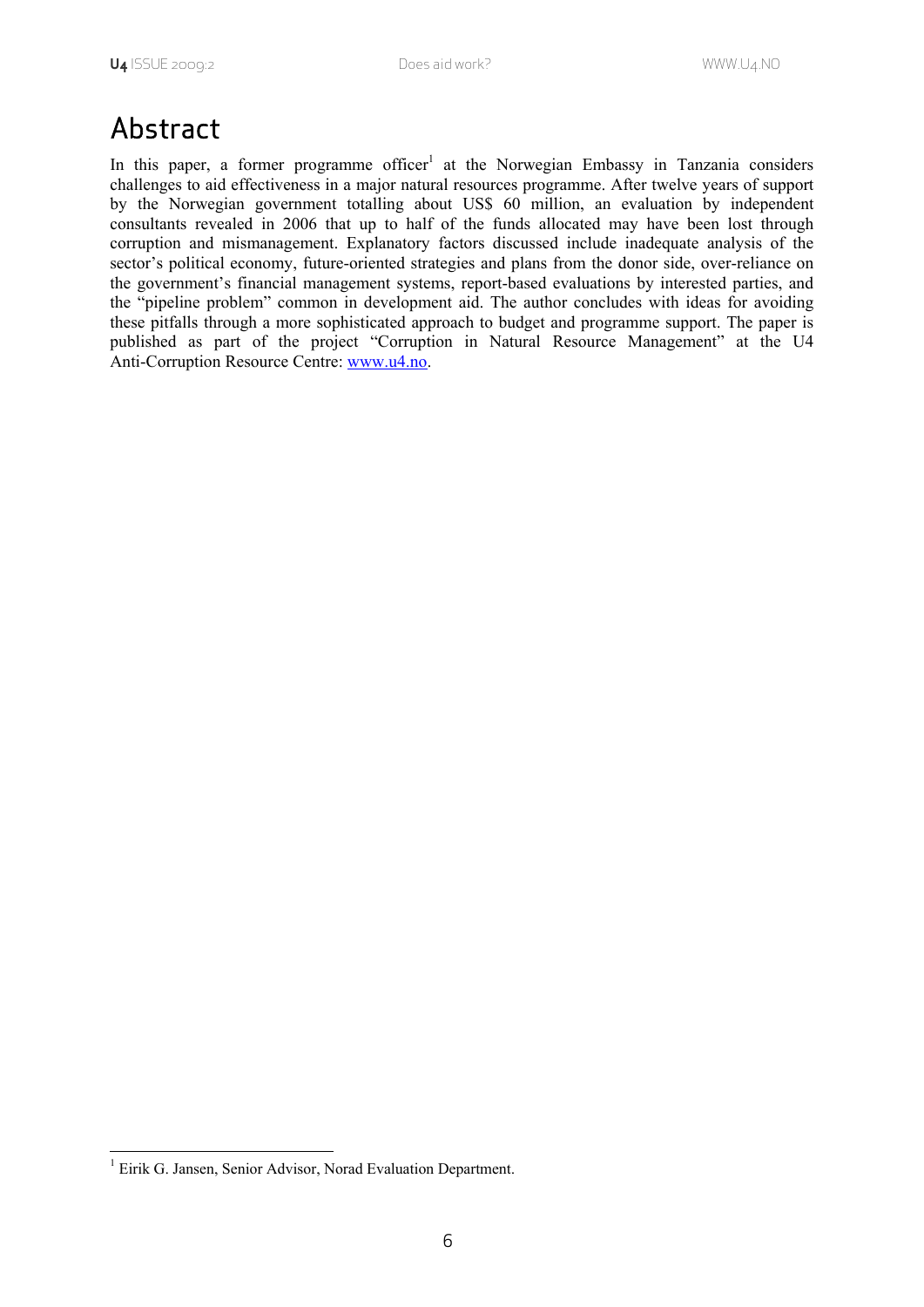### 1. Introduction

Does aid work? The question is posed by the Director of Norad in the introduction to Norad's final report of 2007 (Norad 2007). The conclusion is clear: Yes, aid does work, but not well enough. The Director invites the readers of the report to participate in a public debate about Norwegian development aid, and invitation also extended by the Minister of International Development and Environment. In this article, I take on their challenge by sharing my experience as a programme officer for the Management of Natural Resources Programme (MNRP) in Tanzania.

Very briefly about my own background for presenting the following reflections: Since 1970 I have worked full time with development aid and development issues. For nearly half of the time since 1970 I have worked in various countries in Africa and Asia where the results of our development efforts can be observed. Many of the reflections I present are related to work I have carried out as a researcher and participant in development projects in the rural areas of various countries in Asia and Africa. Other reflections are based on the experiences I gained by working for many years at the Norwegian embassies in Bangladesh and Tanzania. However, in this article my focus will be on one particular development programme which Norway funded for many years in Tanzania. This programme confirms many of my experiences and reflections from work in other countries.

The question of whether development aid works can be addressed at several levels. Economists who assess the aggregated effects of aid will often discuss the effects of aid on economic growth (Ridell 2007). Although this article will focus on one particular development programme, there will nevertheless be many general lessons to be learned about important factors influencing the effectiveness and impact of aid.

The information presented in this article is directly related to the MNRP, which Norway financed from 1994 to 2006 with about US\$ 60 million, about US\$ 5 million per year. I was programme officer for MNRP at the Norwegian Embassy in Dar es Salaam from 2003 to 2007. During this time, I had regular meetings with the Government of Tanzania regarding MNRP and travelled widely throughout Tanzania to assess the progress of the programme. MNRP was for many years regarded as a successful environment and natural resources programme. Information that has emerged during the last few years has shed new light on the programme. A final evaluation of the programme in 2006 has raised serious doubts about the programme, concerning its results as well as its financial management (Cooksey 2006). Two subsequent reports from a Danish audit firm in 2007 exposed extensive mismanagement of money and corruption<sup>2</sup> in the programme (Andresen & Bhattbhatt 2007a, 2007b). According to the Danish auditor, as much as half of the money allocated for MNRP, US\$ 30 million, may have been misused or lost through corrupt practices. It was the Norwegian Embassy in Dar es Salaam that became suspicious and initiated an investigation into the financial management of the programme.

This article will focus on why and how so many millions of dollars were mismanaged. It will not address the results and achievements of the programme in any detail. In order to discuss this issue, it will be necessary to assess the wider economic and political context in which the programme has been implemented. Many of these issues also constitute the framework within which other development programmes take place in Tanzania and other African countries. A main conclusion of this article is that we were not sufficiently aware of this context when planning and implementing MNRP.

A main comment from those who evaluated MNRP in 2006 was that the governments in both Tanzania and Norway dealt with MNRP as if it operated in a vacuum. MNRP was not assessed in the light of how the Government of Tanzania in general managed its natural resources nor in the light of key features of the administration of the Government of Tanzania. The following sections of this

<sup>&</sup>lt;sup>2</sup> The World Bank's definition of corruption will be used in this article: "Abuse of public office for private gain".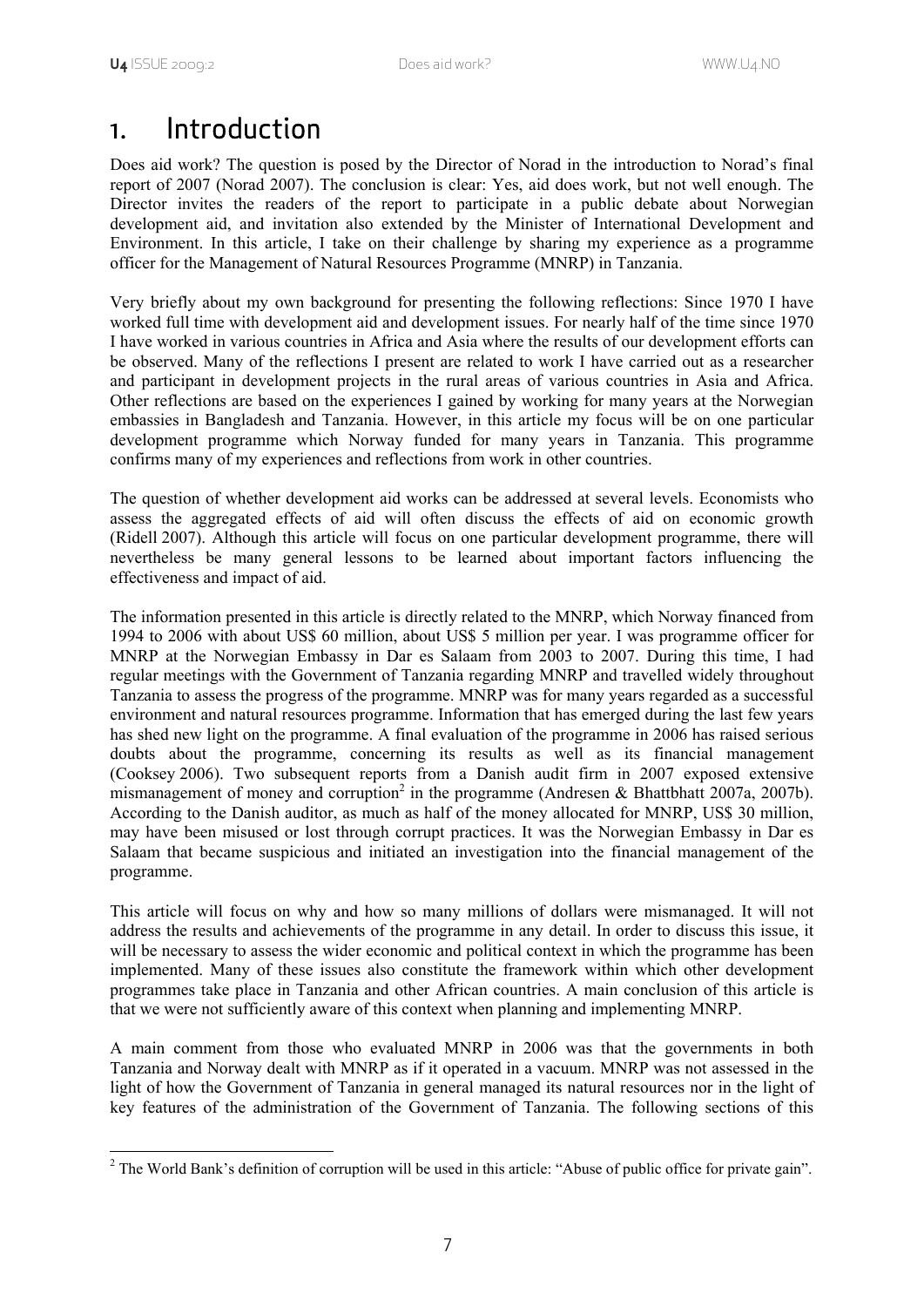article will address these issues and argue that the implementation of MNRP was clearly influenced by this context.

This article will describe MNRP and present the results from the Danish audit reports. There are few Norwegian development programmes where *the flow of financial resources* has been documented in so much detail and where the financial management system has been assessed so closely. Based on my four years of experience as a programme officer for MNRP, I will subsequently present my own observations which I believe will help explain the mismanagement of money in MNRP.

The Government of Tanzania was not the only actor in MNRP. The Government of Norway has also played a major role in the development of the programme. Why did Norway not discover the extensive mismanagement of resources at an earlier stage? This article will discuss certain aspects of the Norwegian Government's policies concerning management of development aid in general and how this has affected the programme.

The article will also show what Norway has done in connection with the mismanagement of MNRP resources and how Norway will address these issues in relation to the new natural resources programme that is currently in the planning stage in Tanzania. In the last section of this article I will discuss to what extent the experiences from MNRP are relevant for other development programmes.

### 2. The importance of natural resources in Tanzania

Renewable natural resources in Tanzania play an important role both for the population in rural areas of the country and for the economy as a whole. Of Tanzania's total population of 40 million people, 75 percent live in rural areas. Most of the rural population has access to forestry, fish and/or wildlife resources. It is estimated that on average 40 percent of the income in rural households comes from one of these three natural resources. Agriculture is the main economic sector in the rural areas, but most people who live off the land use simple technology and the productivity of land is very low. Efforts to improve the agricultural sector are slow, and income and food from the forests, fisheries, and wildlife will for many years continue to play an important role for the rural population.

Natural resources are important at the national level too. Timber from the forests is important for economic activities in the country and it is also a major source of foreign exchange. Tanzania also receives substantial foreign exchange from the export of Nile perch from Lake Victoria and shellfish from the coastal areas. The wildlife of Tanzania brings income from tourism and hunting licences.

Traditionally, local people have used their own rules of management for the various natural resources that have been of interest to the local people. During the last decades this has changed. A new set of actors, very often foreign investors, have discovered the value of Tanzania's natural resources. The competition for scarce natural resources has changed the constellation among the actors. "The lake is no longer ours", lament tens of thousands of fishermen and fisherwomen around Lake Victoria after foreign investors, the national elite and the Government have gained control over the fish resources (Jansen et al 200).

### 3. Corruption in the management of natural resources

Those who have control over the natural resources are in a powerful position and usually have easy access to money. There are major conflicts about natural resources, and such conflicts take place on several levels. Each natural resource leads to its own type of conflict. Many researchers talk about the natural resources curse, which is a highly relevant concept for Africa, including Tanzania (Collier 2007). Tanzania has not been successful in managing its natural resources in a sustainable and equitable manner, nor has the country been able to achieve significant economic growth in its utilisation of these resources. It is Tanzania's Ministry of Natural Resources and Tourism – hereafter referred to as the Ministry – which is in charge of managing the forestry, fisheries, and wildlife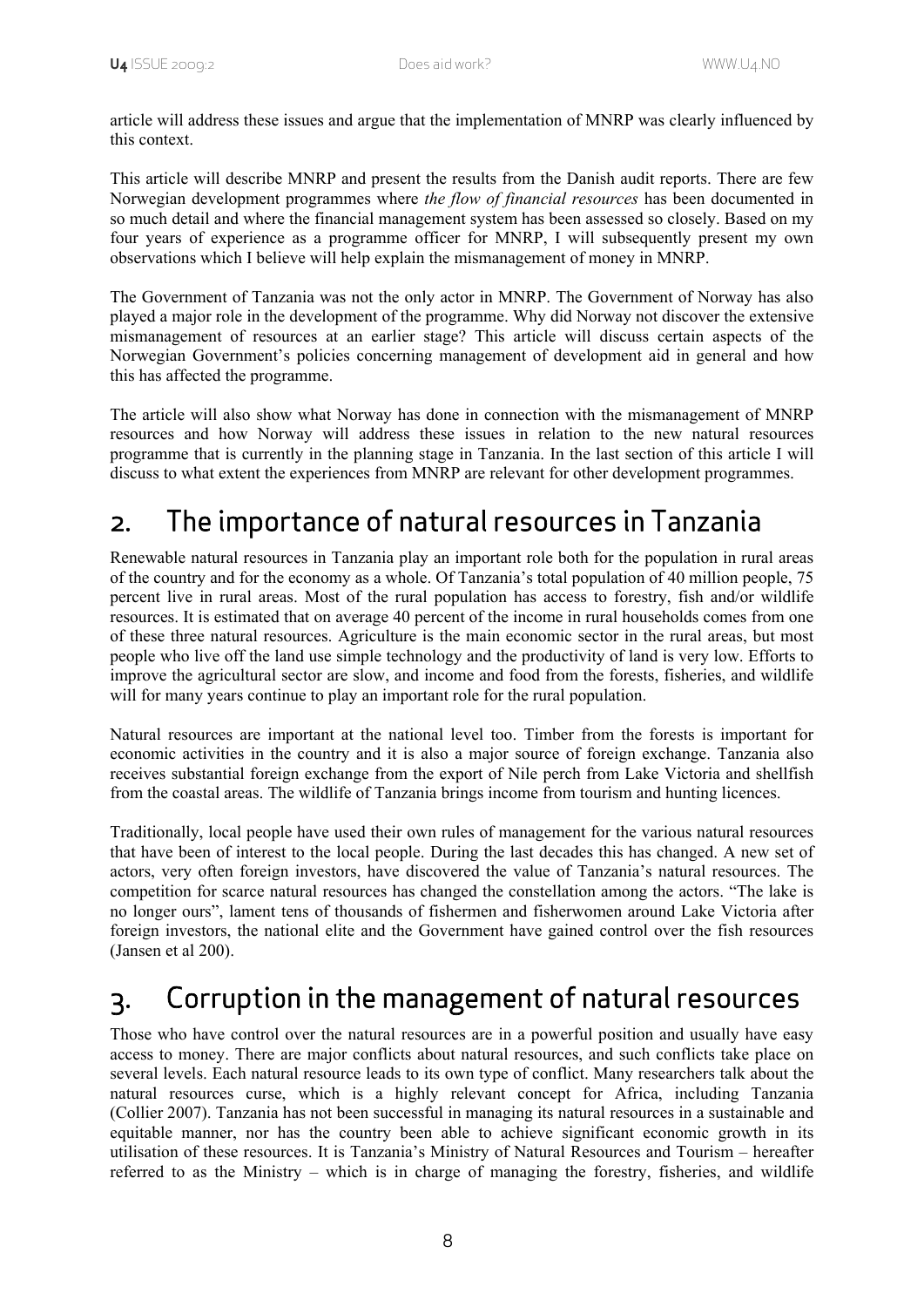resources. The Ministry had three separate divisions, each dealing with one of these resources. MNRP had projects in the forestry, fisheries, and wildlife sectors that were closely connected to these three divisions of the Ministry. The Ministry issues licences for harvesting the resources and is responsible for managing the resources in a sustainable manner. Each of the three divisions in the Ministry employs hundreds of people at central, regional, and district levels.

In all of the three sectors there has been pervasive corruption during the last decades. Management and staff in the Ministry, together with politicians and people from the local population, have plundered the resources and exploited the resources in a way that is not sustainable. Often this has been in collaboration with foreign investors. With assistance from the Kuwait Fund for Arab Economic Development,<sup>3</sup> the OPEC Fund for International Development,<sup>4</sup> and the Saudi Fund for Development,<sup>5</sup> one of the largest bridges in Africa was built over the Rufiji River in southern Tanzania in 2003. The bridge led straight into a natural forest of about 20,000 square kilometres that had remained fairly unexploited until then. A comprehensive study conducted after the completion of the bridge showed extensive illegal exploitation of the forest. Logs worth tens of million of US\$ were exported illegally to China and other countries in Asia. Taxes and royalties were paid for only four percent of the forests that were harvested. The study estimated that Tanzania annually lost US\$ 52 million of its potential revenue, due to illegal logging (Milledge 2007).<sup>6</sup>

Reports from the fisheries and wildlife sectors also show that politicians and representatives of the Government allow these resources to be plundered by national and international companies, provided they themselves obtain a share of the profit made by the companies. Both in the fisheries and wildlife sectors, licenses are allocated to investors at a price that is only a fraction of the market price. Corrupt representatives of the Government earn huge amounts of money that should have gone into the Treasury. The development partners in Dar es Salaam recently notified the Government that the fees which the Government received from the wildlife sector were minimal. The Government only charged US\$ 8,000 for hunting blocks that had a much higher market value. The Government accepted the complaint by the development partners and increased the fees to US\$ 40,000 for each block. However, many of the politicians and ministers who controlled these hunting blocks complained that the increased fees would lower their profit and therefore demanded that fees should remain at the old levels (British High Commission, Dar es Salaam 2007). The trawlers (about 150 coming from the EU countries and the Far East) that operate within the Exclusive Economic Zone in the Indian Ocean only pay US\$ 18,000 annually to obtain a licence. On a good day of fishing, the trawlers are able to catch fish of the same value as the annual fee. It has been estimated that if the Government had charged market value for these licences, the Treasury could have collected US\$ 20 million annually for the trawlers' licences (Development Partner Group, Dar es Salaam 2005). It is also well known that the export of Nile perch from Lake Victoria has been underreported for many years in order to avoid taxation.<sup>7</sup> There is much money to be earned by government officials and politicians who contribute to increased export of natural resources without it being taxed.

The Ministry is in a special position in the Government administration of Tanzania because of its opportunity to generate its own resources from taxes, fees, and royalties. It also receives allocations from the Ministry of Finance. It is difficult to estimate how much money the Ministry transfers to the Treasury and how much disappears due to corruption. With all the potential income from natural

-

<sup>&</sup>lt;sup>3</sup> http://www.kuwait-fund.org

<sup>4</sup> http://ww.opecfund.org

<sup>5</sup> http://ww.saudinf.com/main/l104.htm

<sup>&</sup>lt;sup>6</sup> The Norwegian Embassy in Dar es Salaam took the initiative for this study in 2004. It was supported by 15 bilateral and multilateral organisations in Tanzania and the Ministry of Natural Resources and Tourism. The Norwegian Embassy administrated and funded the study during the period 2005 - 2007. The study was discussed in the Parliament, among the development partners, and NGOs. Many NGOs have jointly made a plan to assess the follow-up of the report recommendations.

<sup>7</sup> *The African*, October 7, 2004.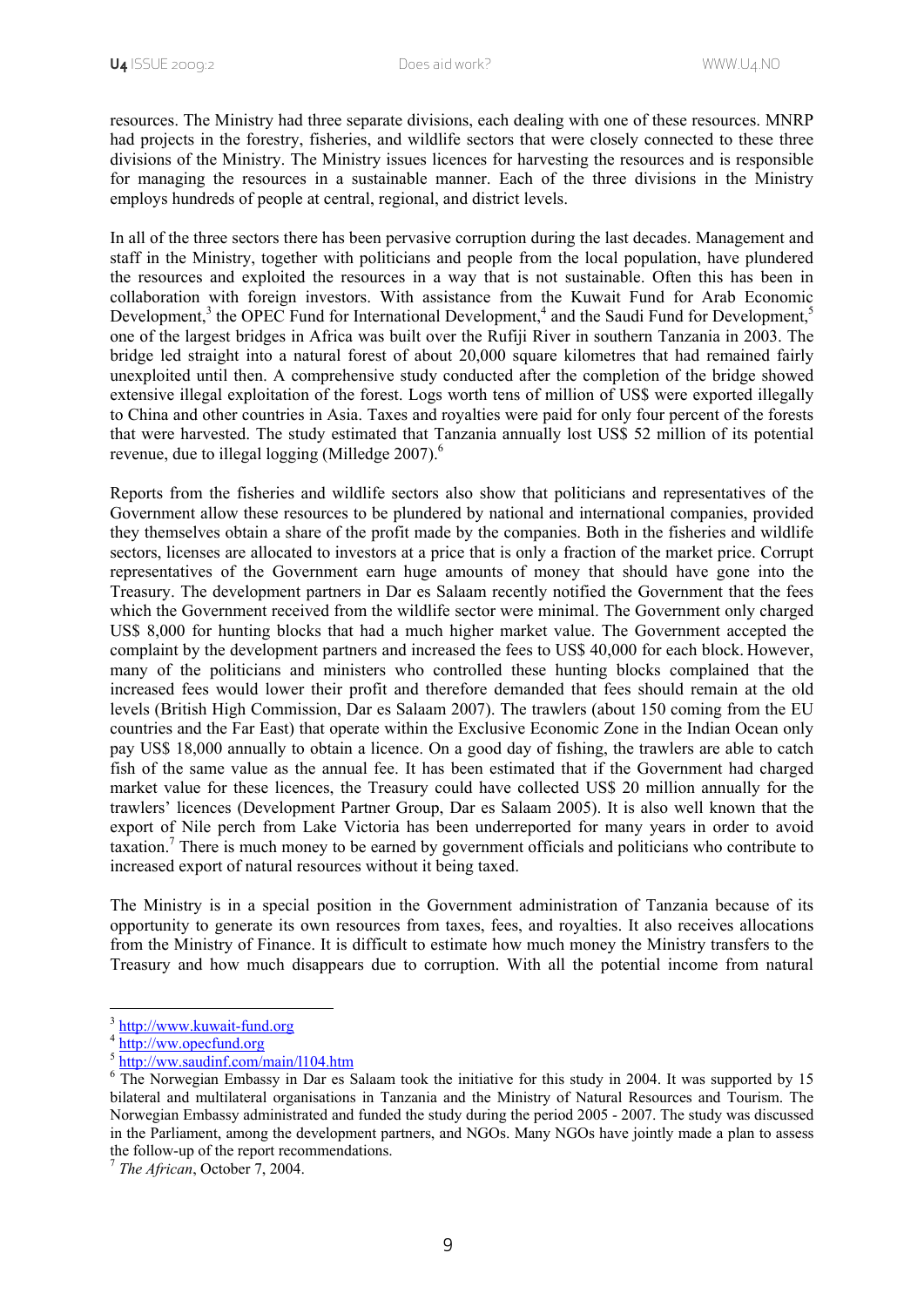resources, the Government of Tanzania should have been able to manage its own natural resources without depending on funds from development partners.

A report from the World Bank summarises these issues:

Because of policy failures, Tanzania's natural resource endowments are not harnessed in an optimal way to achieve both economic growth and poverty reduction. On the contrary, owing to weak governance regimes in revenue-generating sectors, resources are offered below market price to the benefit of a few powerful winners and the loss of the majority of the rural population. Yet these natural resources provide substantive potential for income to communities in the rural areas. The weakness in governance regimes in forestry, wildlife and fisheries include primarily (a) the lack of transparency and accountability in issuing rights to extract resources and accrue revenues from them, (b) inequitable sharing of benefits with communities, and (c) monitoring and surveillance of stocks. In all four principal sectors providing natural capital in the growth equation – forestry, wildlife, fisheries, and mining – royalties are set arbitrarily and do not reflect scarcity. Royalties are hence not used as a policy instrument of intertemporal resource pricing and sustained yield management (Pfliegner 2008).

The Government of Tanzania has a complicated relationship to its task of managing the natural resources. On the one hand the government has, with the support of its development partners, spent much time and resources in developing legal acts, policies, strategies, national plans, and sector strategies for its forestry, fisheries, and wildlife resources which are compatible with those of the international community. No doubt many government officials in Tanzania do their utmost to comply with and follow up these adopted plans and strategies. On the other hand, there are also many government officials and politicians who undermine the policies they themselves have been central in having Parliament adopt. Many of these politicians and government officials have held high positions in the Ministry. These leaders can force honest government officials to adopt corrupt practises. It is therefore not a lack of legal acts and instruments, policies, strategies, and plans that explains the mismanagement and corruption in the field of natural resources, but the political will to follow up on the adopted instruments.

### 4. Increased openness in the media about corruption

One of the very positive trends in Tanzania in recent years has been an increase in public attention to the extensive corruption in the country. For many years the discussion on corruption in Tanzania mainly took place at a general level, without making reference to specific cases. During the last four to five years this has changed, and a number of very concrete cases have been brought up in the media.<sup>8</sup> The names of leading politicians and government officials have been linked to major construction and procurement contracts worth hundreds of millions of US\$. For example, an external audit report showed that the Bank of Tanzania had paid over US\$ 130 million to 22 (mostly fictitious) companies in settlement of the Bank's External Payments Account. The Governor of the Bank was forced to resign in December 2007. One of the biggest scandals, labelled "the Richmond case", involved an international energy company (Richmond<sup>9</sup>) that was contracted to supply Tanzania with 100 megawatts of electric power on an emergency basis. The company failed to perform and had to be replaced by a more reputable contractor. The Prime Minister and two senior ministers were forced to resign in February 2008 over the US\$ 170 million contract. Other ministers were dropped, including

<sup>-</sup><sup>8</sup> "Corruption", *The Citizen*, October 2007. According to a survey carried out by the American journalist Jonathan Power, there were about 20 articles about corruption each month in the daily press in 2002. In 2007 this number had increased to 160 articles per month. In addition, several websites about Tanzania and corruption have been established during the last few years, providing information that has assisted the press in pursuing specific cases.

<sup>9</sup> www.richmondep.com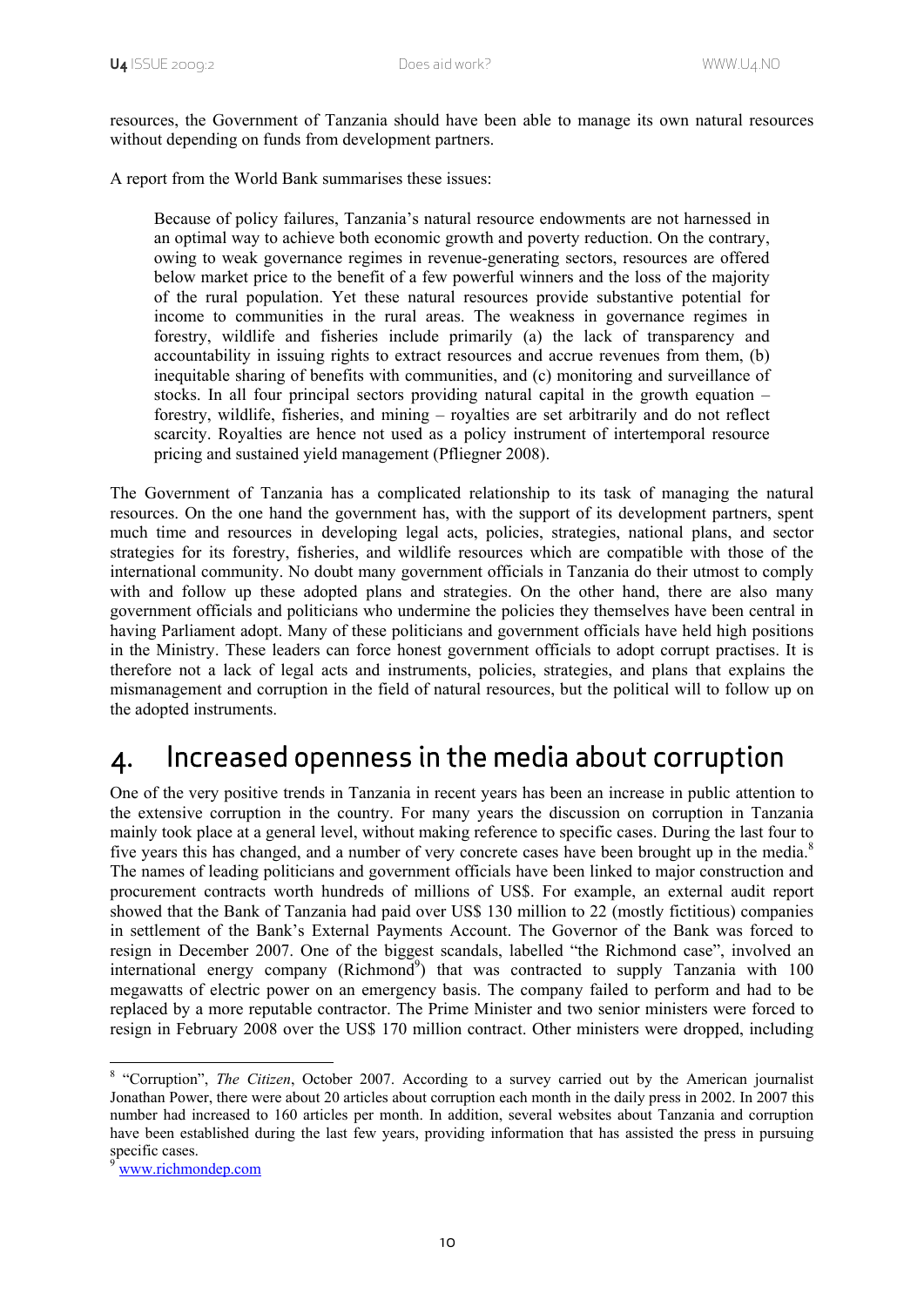the Minister of Finance (former Minister for the Ministry of Natural Resources 1995-2005) when a new cabinet was appointed. The political opposition parties in Tanzania have demanded that the relevant politicians should be taken to court. This is a historic case for both Tanzania and Africa, revealing that corruption is taking places in the highest offices.

The public debate about corruption also deals with the renewable natural resources. The two last ministers in the Ministry have stated publicly that they are unable to end the corruption in the forestry and wildlife divisions of the Ministry. In December 2007 three of the five directors in the Ministry, including the directors for forestry and wildlife, were either removed or placed in less prominent positions.10 Typically, none of them have been charged with any offence, but just moved sideways within the ministry or to institutions linked to the Ministry. It is most unusual that court cases are brought against government officials. Editorials and cartoons in newspapers often refer to the fact that government administrators and politicians who steal millions of dollars are only transferred within the ministries, while petty thieves are locked up in prison for years for stealing bread, eggs, and a chicken. The lack of sanctions against corrupt officials makes the officials less afraid of attempting corrupt actions. The corrupt leaders also set a very bad example for their subordinates when they encourage or even force them to conduct illegal activities.

A well-known Tanzanian journalist, Karl Lyimo, has commented very aptly on the negative message corrupt leaders communicate to their subordinates:

The axiom "send a thief to catch a thief" does not work in governance. For example, a president who conducts business for personal gain at the State House will not have the moral courage to deal perpendicularly with his officers who use their workplace for personal gain. A Government is as good, strong, and authoritative as are those who lead it (Lyimo 2007).

The Ministry has been the partner institution collaborating with Norway since the 1970s. There is no doubt that Norway should have been much more aware of the corrupt side of the Ministry than we have been. It is quite obvious that the corrupt forces in the Ministry also have influenced MNRP. MNRP has arguably been the most important programme the Ministry has had with any of its development partners. It is the political leaders and senior staff of the Ministry who take the major decisions about MNRP. The media has in the last few years shown that it is not only the Minister and the staff in the Ministry who have indulged in corrupt practices; it is also key politicians who put pressure on the Ministry in order to gain access to the natural resources which the Ministry manages. In my opinion, Norway has to a large extent looked at MNRP in isolation and not seen the broader context within which MNRP operated.

### 5. Norway's role as development partner with the Ministry

Since the 1970s much of the Norwegian support to the Ministry has been spent on the development of national institutions in the forestry, fisheries, and wildlife sectors. In 1994, various old and new projects were merged into the MNRP. MNRP was implemented through three phases, each lasting four years. The programme started in 1994 and ended in 2006. MNRP has consisted of 10-12 separate projects dealing with forestry, fisheries, and wildlife issues during this period. Some projects have been terminated while others have started up during this period.

The Norwegian support for the environment and natural resources has followed international trends concerning the management of natural resources. In the 1970s and 1980s much of the focus was on maintenance of biodiversity and sustainable development. Later on, participation of the local

1

<sup>10</sup> See *This Day* and *The Citizen*, December 7, 2007.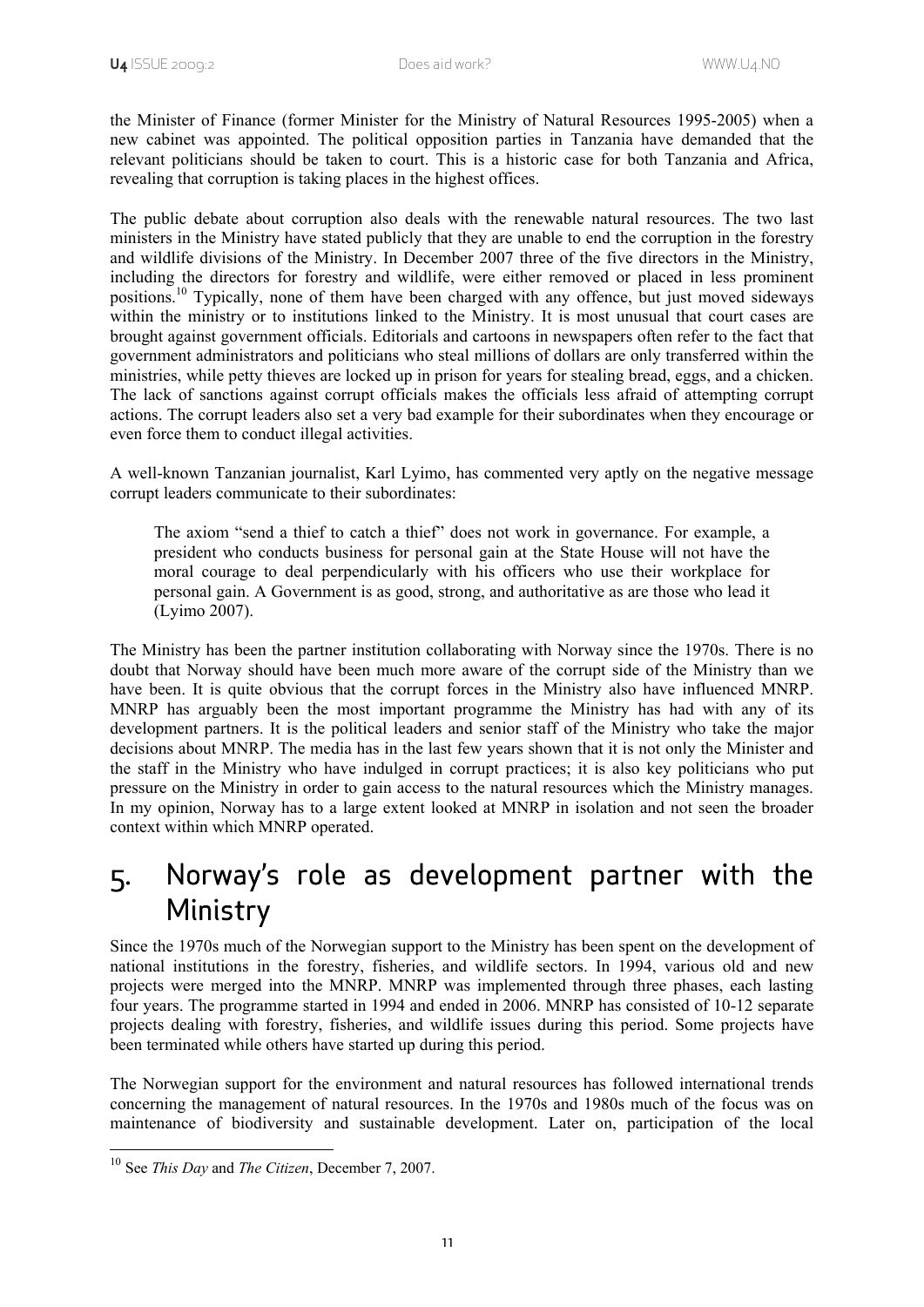population's role in the management of natural resources received emphasis. Over the last few years the issue of good governance has been integrated into the management concept. The management of natural resources has changed from having a more narrow focus on the natural sciences to include more social, political, and economic aspects of the management of resources.

Some of the Norwegian financial support was spent on new infrastructure facilities for the Ministry, and many of the Mweka Wildlife College buildings in Moshi and Mafia Island Marine Park (MIMP). In addition vehicles, boats, petrol, and ICT equipment were paid for through the support to MNRP. Most of the money allocated to MNRP was, however, spent on "capacity building" for the Ministry's own staff, government employees in the districts, and the local population, in order for them to learn more about how the various natural resources should be managed. As will be shown below, it is difficult to estimate accurately how much was allocated for this purpose. It is, however, not unreasonable to assume that 50-70 percent of the US\$ 60 million may have been spent on seminars, workshops, per diem, and travel expenses in order to promote capacity building.

### 6. The results of the Norwegian support

The Ministry was responsible for planning and implementing MNRP. The results of the Norwegian support were reported in various ways. The Norwegian Embassy met the Ministry in Annual Meetings where the annual report, the audit report, and next annual plan for MNRP were presented, discussed, and subsequently adopted. Prior to each annual meeting a field trip was organised to some of the projects. Representatives of the Ministry, MNRP, the Norwegian Embassy, Norad, Norwegian collaborating institutions with MNRP, and the Ministry of Foreign Affairs in Oslo could participate in the field trips. These field trips typically lasted three to six days and the participants received reports from the projects in the field. Three mid-term reviews of MNRP, one for each phase, were conducted.

The main feedback from the annual meetings, the field trips, and the mid-term reviews of MNRP were positive. Village committees had been established to manage the natural resources in the rural areas and village patrols had been given the task of guarding the resources from being exploited in an unsustainable and illegal way. This resulted in, inter alia, that dynamite fishing in the MIMP was ended, certain areas of forest were protected, trees were planted, and illegal hunting was reduced. One of the 11 projects, The HASHI-project, was awarded the United Nations Equator Prize<sup>11</sup> for reforesting the Shinyanga region with 350,000 hectares of forest.<sup>12</sup> Many of the reports made by the Ministry and mid-term reviews showed that a large number of the planned MNRP targets had been achieved.

The Controller and Auditor General (CAG) audited the annual accounts and made some comments. CAG always found issues that were not satisfactory, mainly minor issues. In connection with the construction of buildings for MNRP, mismanagement was detected. The responsible Project Manager was removed to another position in the Ministry. CAG has continually made comments on the documentation concerning use of vehicles and petrol in MNRP.

The Norwegian Embassy received CAG's report a month prior to the Annual Meetings. The audit report was highly technical and the Embassy staff found it difficult to understand. The Embassy therefore received an opinion about CAG's report from the office of PriceWaterhouseCoopers (PWC) in Dar es Salaam. PWC always had comments to the report from CAG. The Embassy assessed PWC's comments and then passed on its comments to the Ministry. On the basis of the comments from CAG and the Embassy, MNRP then made up a list of these comments and later reported on how the various issues had been followed up.

<sup>&</sup>lt;sup>11</sup> http://ww.equatorinitiative.org

<sup>&</sup>lt;sup>12</sup> The Norwegian Embassy suggested that MNRP should produce a DVD about the positive results of the HASHI-project. This was done and the DVD was distributed to the other projects of MNRP.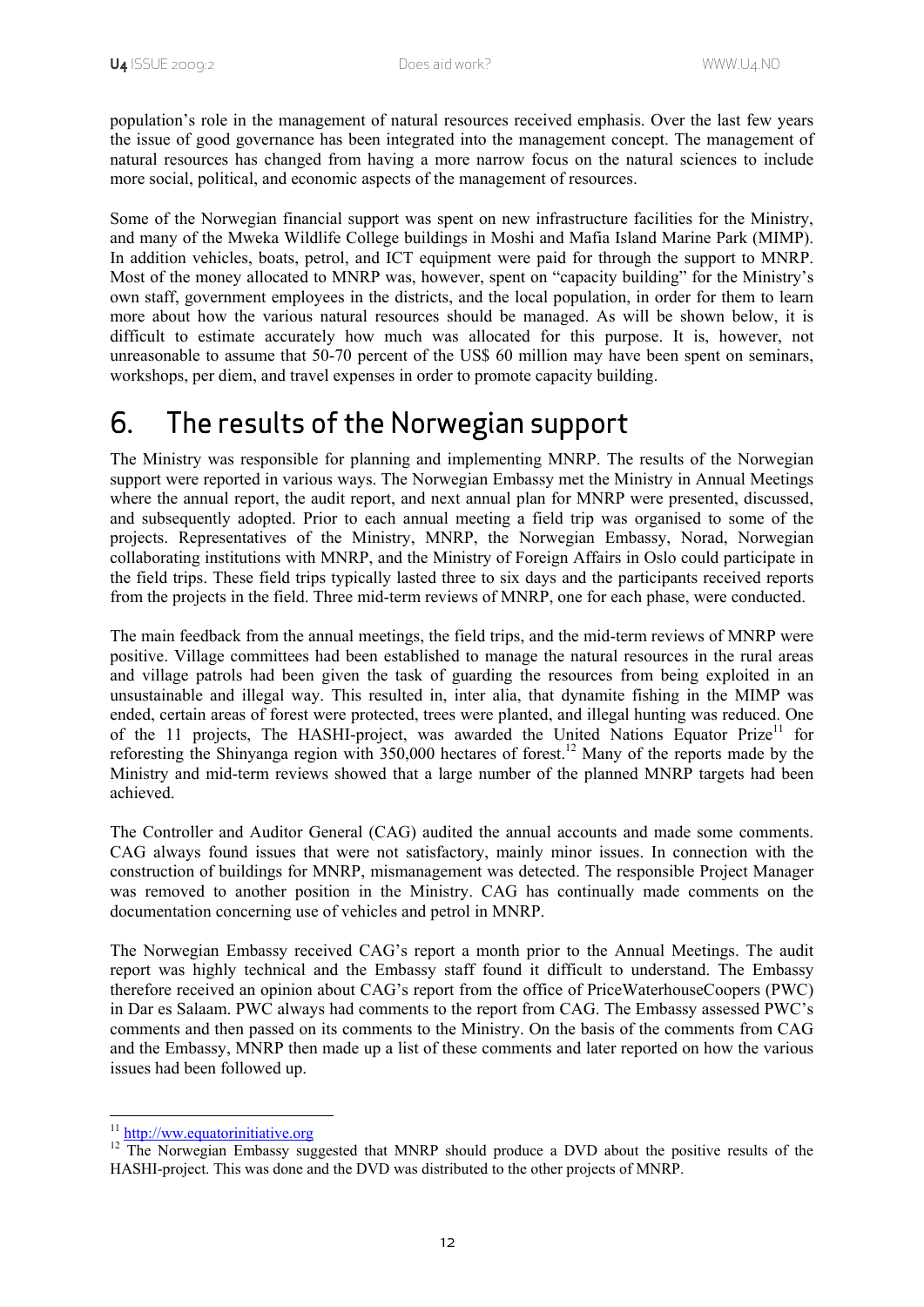In the main, everything appeared to be in good order, both concerning the results of MNRP and the financial management of the programme. MNRP was by many in Norad considered "the jewel in the crown" of Norwegian support for the environment and natural resources in developing countries.

### 7. The evaluation of MNRP in 2006

During 2006, the picture of MNRP changed dramatically as a result of an evaluation which the Norwegian Embassy and the Ministry carried out covering the whole period of MNRP from 1994 to 2006. The participants in the evaluation were independent consultants who had not taken part in the planning or implementation of MNRP, nor in the mid-term reviews.

The evaluation findings were not at all compatible with the results reported in the annual reports, the mid-term reviews, or the reports from the field trips. The evaluation found some positive results in the project areas, but said that it was difficult to assess the extent of the positive results. The reason for this was partly because there was a lack of baseline information on the situation when the project started. Another reason for why it was difficult to determine the results of the project was that other factors than the project intervention could have influenced the reported results. The evaluation noted that MNRP had showed too little concern for governance issues, real participation by the local people in the project, the distribution of benefits from MNRP, and issues related to corruption and mismanagement. The evaluation further observed that the reporting of results from MNRP was too simple and too mechanical.

The most important evaluation finding concerned the financial management of the MNRP. The evaluation documented that the MNRP accounts appeared very unclear and not very transparent. Much of the financial support seemed to have been used for administrative purposes. The evaluation was in particular critical to one of the eleven projects and indicated that financial mismanagement might have occurred in this project. On the basis of this assessment, both the Ministry and the Norwegian Embassy decided to carry out a re-evaluation of this particular project, the MIMP. The tasks of MIMP were to conserve the rich marine environment around Mafia and to promote people's participation in sustainable exploitation of the resources around the island.

The Ministry and the Norwegian Embassy together appointed a team of experts who would carry out the re-evaluation of MIMP. Among the team members was a Danish auditor who collaborated with a local audit firm in Tanzania. The results of the re-evaluation were shocking with regard to the financial management of MIMP: Capital goods for the projects were overpriced; payments had been made to consultants for whom there were no contracts and no reports; the procurement rules had not been followed; and there were expensive and long trips for the MIMP staff. The MIMP accounts were unclear, and the internal and external control mechanisms were not effective (Andresen & Bhattbhatt 2007a). The Norwegian Embassy was so alarmed by this report that it decided to conduct audit reports for more of the MNRP projects. In total, five of 11 projects were audited by the Danish audit firm. In addition, MNRP's support to the Institutional Capacity Building Project, placed in the Ministry's HQ, was audited. The results from the last audit are presented below (Andresen & Bhattbhatt 2007b).

### 8. Results from the Danish audit reports

The main questions addressed in the two Danish audit reports, of May 2007 and November 2007, were: How has the allocated money been spent and what kind of documentation exists for the money that has been spent? There was comprehensive background work prior to the writing up of the reports. The Danish auditor and his Tanzanian colleague visited the project offices for five of the 11 projects in various parts of Tanzania. They spent many days on each project site and went through the accounts and financial management system for each project. The investigations carried out were not a total audit of all the projects. This would have been an almost impossible task. In an audit of projects of this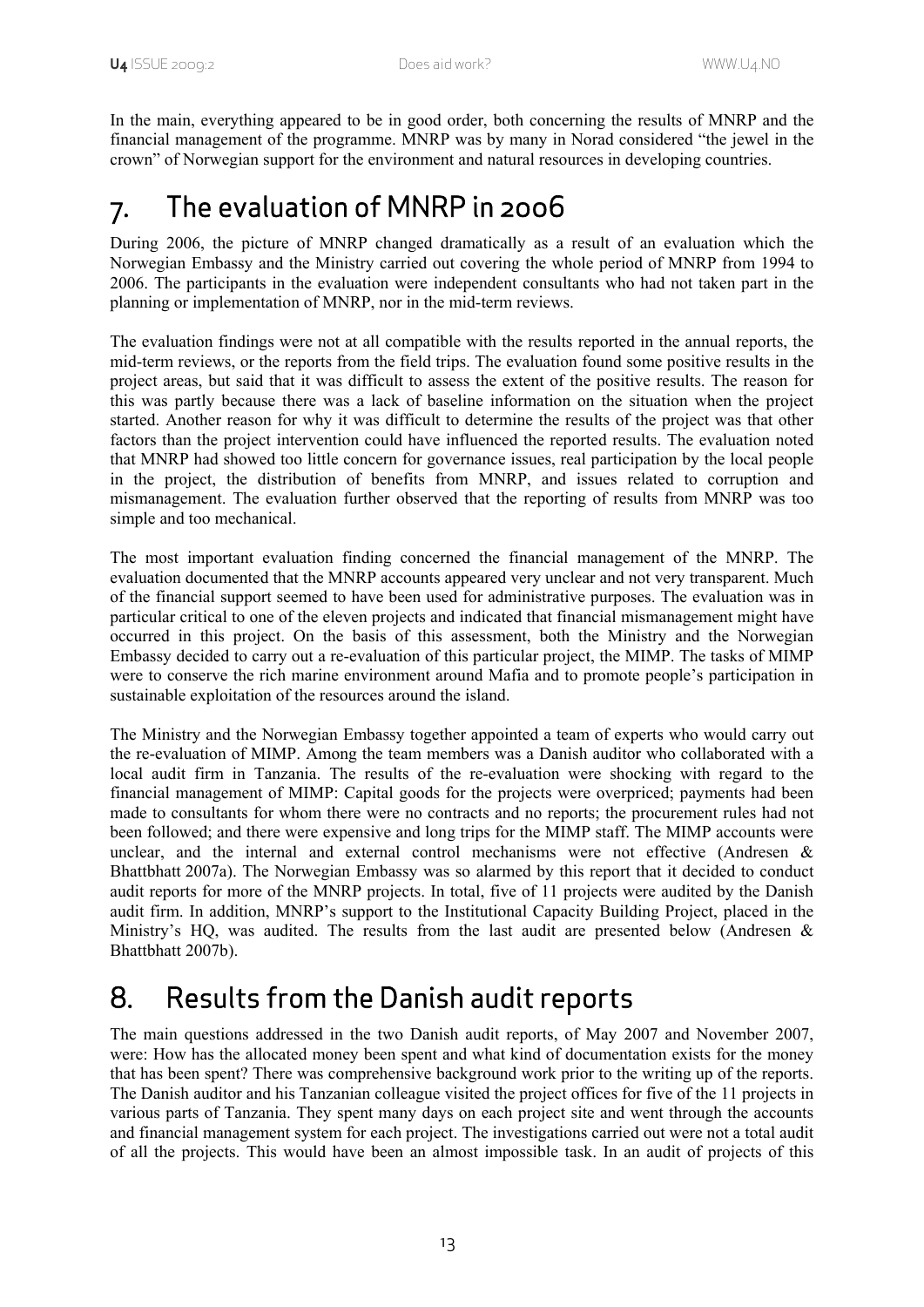nature, it is standard practice to make random samples and then generalise on the basis of the samples investigated.

Below follow some of the actual findings:

- For one selected project it was found that 30 percent of the expenses could not be documented with any receipts.
- Seminars and workshops were regularly reported to last longer than they actually did, i.e. for seminars lasting only for two days, costs were charged for six days.
- MNRP has covered the expenses for reports from consultants where there was no agreement and no report.
- In some cases employees of the Ministry have been given double per diem and overtime pay while on holiday.
- Employees of MNRP have been paid large sums for travel expenses that cannot be documented.
- Various types of infrastructure have been overpriced.
- Procurement rules have not been adhered to when goods and services have been purchased.
- In the financial accounts of one project, the total turned out to be Tshs. 20 million (US\$ 20,000) more than if the figures had been added up correctly.
- Value Added Tax (VAT) has been paid on goods and services. VAT is 20 percent in Tanzania, and millions of US\$ must have been spent on VAT for MNRP. According to the agreement between the governments of Tanzania and Norway, all VAT should have been refunded to MNRP. This has not been done. At best the VAT has gone into the Treasury, at worst some of it may have been given to individuals. The Danish auditor has attempted to investigate this with the Tanzania Revenue Authorities, but was unable to find out what happened to the VAT paid by MNRP.
- The vehicles purchased were overpriced. Tshs. 57 million was paid for one car, while the actual price should have been Tshs. 35 million. In total Norway has paid for 66 vehicles in the period 1994 to 2006. Norway might have paid US\$ 1.5 million too much just on car purchases. Part of this sum is due to the VAT paid.
- There is no control over the stock of goods in the stores of the various MNRP projects. There is a lack of inventories and lists of equipment.
- Large sums of money have been transferred from MNRP to the Ministry without an explanation, and there are no documents that justify these transfers.
- MNRP has not followed the Government's own rules and regulations when paying for repairs on the vehicles.
- The financial accounts for the projects have not been set up according to the standard format for accounts.
- The *internal* and *external* mechanisms for controlling the financial management system did not function well. The internal control mechanism, the audit unit of the Ministry, did not identify the poor financial management system of MNRP. Neither did the *external* mechanisms, the CAG, the Norwegian Embassy, or PWC. The most serious problem was that the CAG received all the reports and accounts from the Ministry and accepted them with only minor changes.

The Danish audit reports show that some of the activities which MNRP reported on did not actually take place. There is therefore good reason to question how correct the annual reports have been, and also the mid-term reviews, which partly form the basis for the annual reports. The number of workshops, patrols of the natural resources, and consultancies may have been fewer than reported.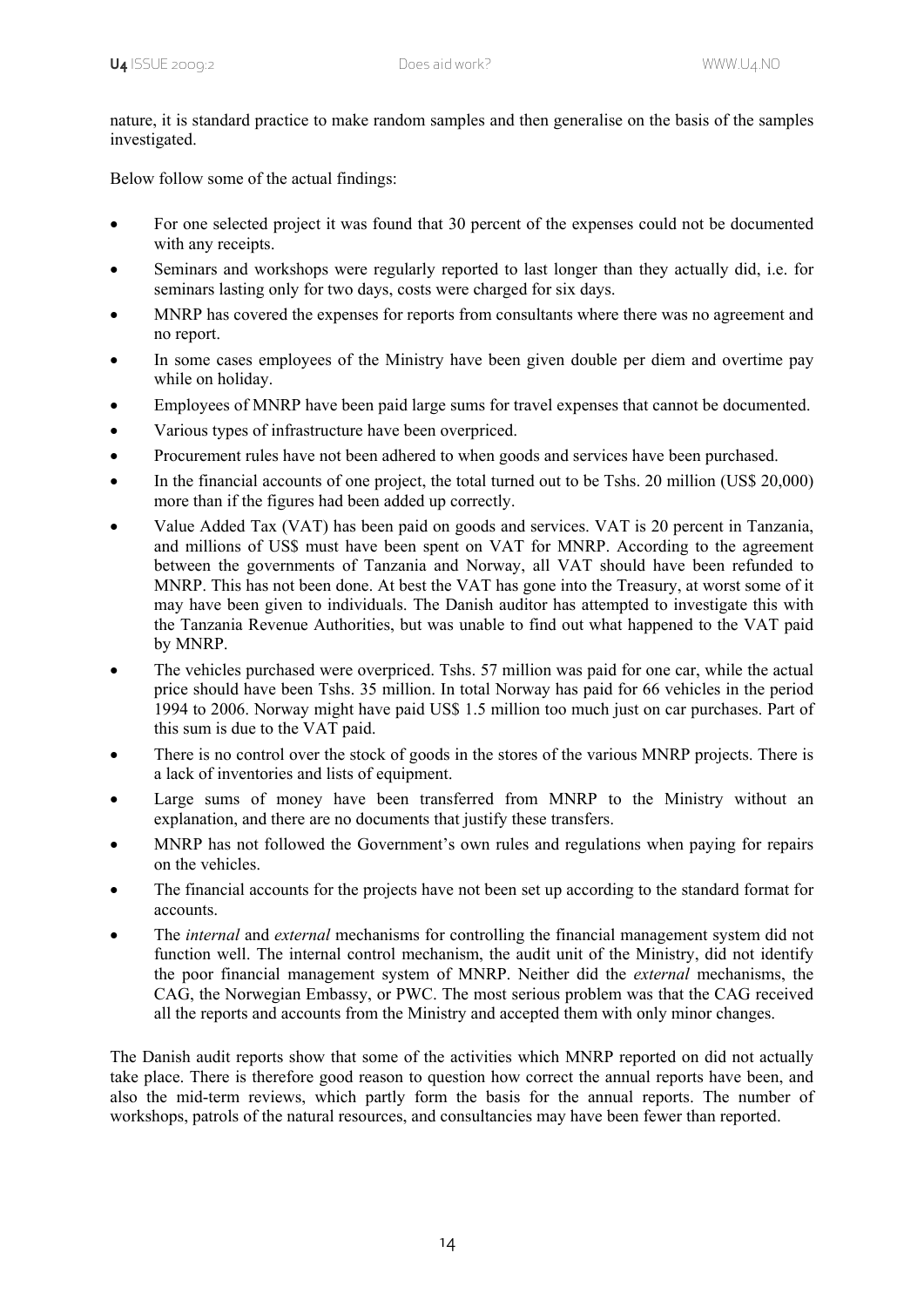### 9. My own experience from MNRP in the period 2003 **-** 2007

During the four years I was programme officer for MNRP, I also made my own observations that are relevant for how the programme can be assessed from the point of view of financial management. I travelled widely and talked with many employees of the MNRP. No doubt, many of the project employees were both committed and competent.

On my trips to the project sites, I met also the local population as well as foreigners who were connected to the projects or knew about them. Once I got to know the people involved in the projects, many were very open about the problems concerning the financial management of the projects, and it was most often these people who brought up the issue. One Norwegian who for many years had been involved with wildlife projects, informed me about the mismanagement of project funds. Another foreigner working in the Forest Division informed me about the extensive misuse of money in connection with seminars and workshops.

As mentioned earlier, as much as 50-70 percent of the US\$ 60 million may have been spent on seminars, workshops, and related travel costs. Because so much of the financial support had been allocated for this purpose, it seems appropriate to discuss the culture that has evolved in connection with workshops and seminars. The reflections below should also be highly relevant for major parts of the government administration in Tanzania. The many and expensive workshops are often commented upon by the development partners in Tanzania. Often the comments and stories about possible mismanagement of the funds are anecdotal and without firm proof. In September 2006, however, the Embassy obtained firm evidence that the planned costs by far exceeded the real costs of a seminar. See textbox "Inflated Seminar Cost":

#### **Inflated Seminar Costs**

In connection with the termination of MNRP in 2006, the Embassy and the Ministry agreed to start planning a new five-year programme by conducting a seminar. The participants were to include Ministry staff, researchers from the universities and research institutions in Tanzania, consultants, representatives from NGOs, Norad and the Embassy. About 50 people were to attend the seminar that would last for two days and be conducted at a suitable hotel in Bagamoyo. The Ministry asked the Embassy to finance the seminar separately, since it was not included in the budget of MNRP. The Embassy received a detailed budget for the planned seminar. The Ministry had for the first time broken down the budget into details including the costs of travel, petrol, per diem, hiring of conference facilities, secretarial assistance and food for the various meals. In total, the seminar for 50 persons for two days was to cost US\$ 51,000 (Tshs. 69 mill). This is about US\$ 1,000 per person.

I had previously participated in seminars at the same hotel and realised immediately that the price of the rooms and other items was much higher than the normal rate. The Embassy informed representatives of the Ministry that it had not received a good price from the hotel. The representatives insisted that this was the real price and suggested that the Embassy instead should organise the payment for the seminar. The Embassy organised the two-day workshop at another hotel in Bagamoyo with a comparable standard. The Embassy paid Tshs. 29 million for the two-day seminar involving 50 people. For this seminar alone the price difference amounted to Tshs. 40 million (approximately US\$ 30,000).

As Programme Officer for MNRP, I wrote two memos to the management of the Embassy, copied to Norad and Ministry of Foreign Affairs. The response was that this issue was serious and should be pursued.<sup>13</sup>

<sup>1</sup> <sup>13</sup> The memos are dated September 19, 2006 and January 19 2007.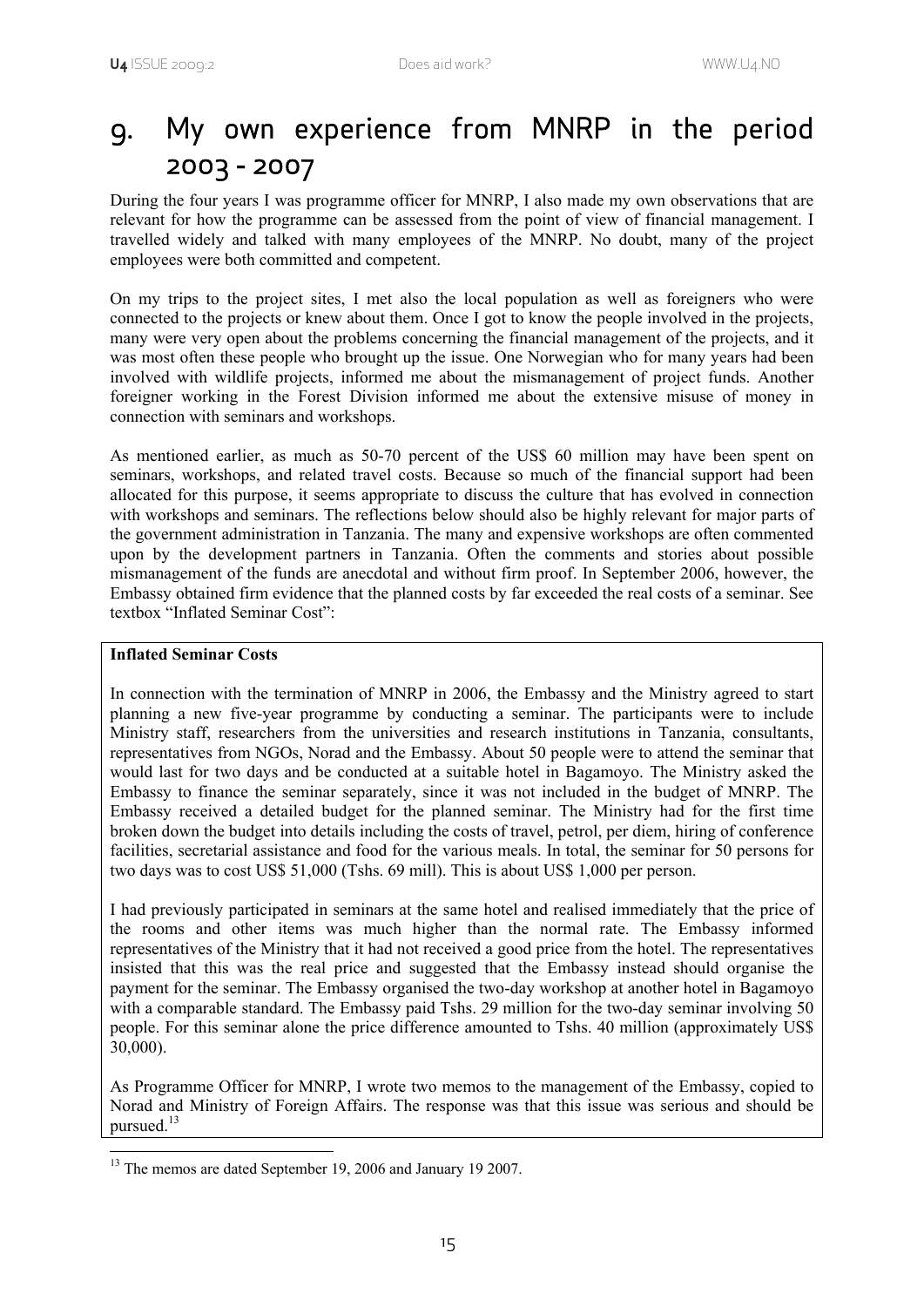Over the last few years the Embassy has on several occasions in the annual meetings asked the Ministry to break down the costs of various items into more detail, as the Ministry did for the Bagamoyo seminar, in order to show what the real costs are. It is only in the last couple of years that the budget has been presented in some detail. It shows that expenses for workshops and seminars make up a large part of the total budget (Ministry of Natural Resources and Tourism 2006). Below I will discuss in more detail various issues concerning the culture and practice related to the extensive seminar and workshop activities.

### 10. Seminars and per diem

Public servants in Tanzania receive a very low salary. Most earn only between US\$ 150 and 600 per month. Many public servants say their salaries only cover their expenses for the first couple of weeks per month. The next couple of weeks they need to obtain income from other sources.

Twenty years ago the salary level was also extremely low. It was common for public servants to keep cows, goats, and chickens where they lived in the towns in order to reduce expenses for food. In addition, many would run a small kiosk or business where inexpensive necessary items could be purchased. Many teachers earned money by tutoring students privately. Great ingenuity was shown in obtaining extra money, and many of these practices remain widespread. However, a new important source of income has emerged during the last decades. This is the money many people can earn by participating in the greatly increased number of workshops and seminars organised by the government and NGOs, but paid for by the development partners. When people participate in such seminars, they are paid a daily subsistence allowance and night allowance. The amount of per diem paid depends on where the seminar is organised and the position held by the participants. The per diem is relatively high, and it is not unusual that a participant in a four-day workshop can put aside the equivalent of his monthly salary. The money paid for participation comes in brown envelopes, and "the brown envelope" has become a well-known concept in Tanzania. One of the main concerns for many public servants is to position themselves so that they gain access to the brown envelopes. It is not unusual that people who succeed in this can take home three times their normal wage.

Great ingenuity has been shown in developing new ways of obtaining per diems. Per diems are given out on many more occasions than in the past. Sometimes a public servant will obtain subsistence allowance just by going from one Ministry to another in the same town. Meetings that could have been conducted in the Ministry are converted into seminars in other geographical locations in order to earn allowances. Some seminars are conducted not because the topic is important, but because of the money which can be generated. In a mid-term review of a local government support project, a seminar organiser expresses his dissatisfaction with the participants: "Whenever they attend a workshop they need to be paid. People don't go to the workshop to get training, they go to make money".<sup>14</sup>

It is necessary to distinguish between legal and illegal activities in the culture of per diems and allowances. Many workshops and seminars are highly relevant, and hard working public servants and other participants may make a small profit on their allowance that will compensate a little for their poor salary. However, in some cases people only turn up at the opening session of a seminar or appear only briefly during the seminar in order to collect their per diem. Some important people may collect allowances from several seminars during the same day. Also for the local people who participate in seminars, there is a limit to how many similar seminars they may attend concerning beekeeping or HIV/AIDS. No doubt there are many grey zones between legal and illegal activities when it comes to payment of per diem for seminars.

It is clearly an illegal activity when the organiser of the seminar adds more people to the lists of participants than those who were present and claim money for their participation. Similarly, it is wrong to state that a seminar lasted longer than it actually did. For a long time the development

<sup>1</sup> <sup>14</sup> Mid-Term Review of the Local Government Support Project (LGSP), December 2007.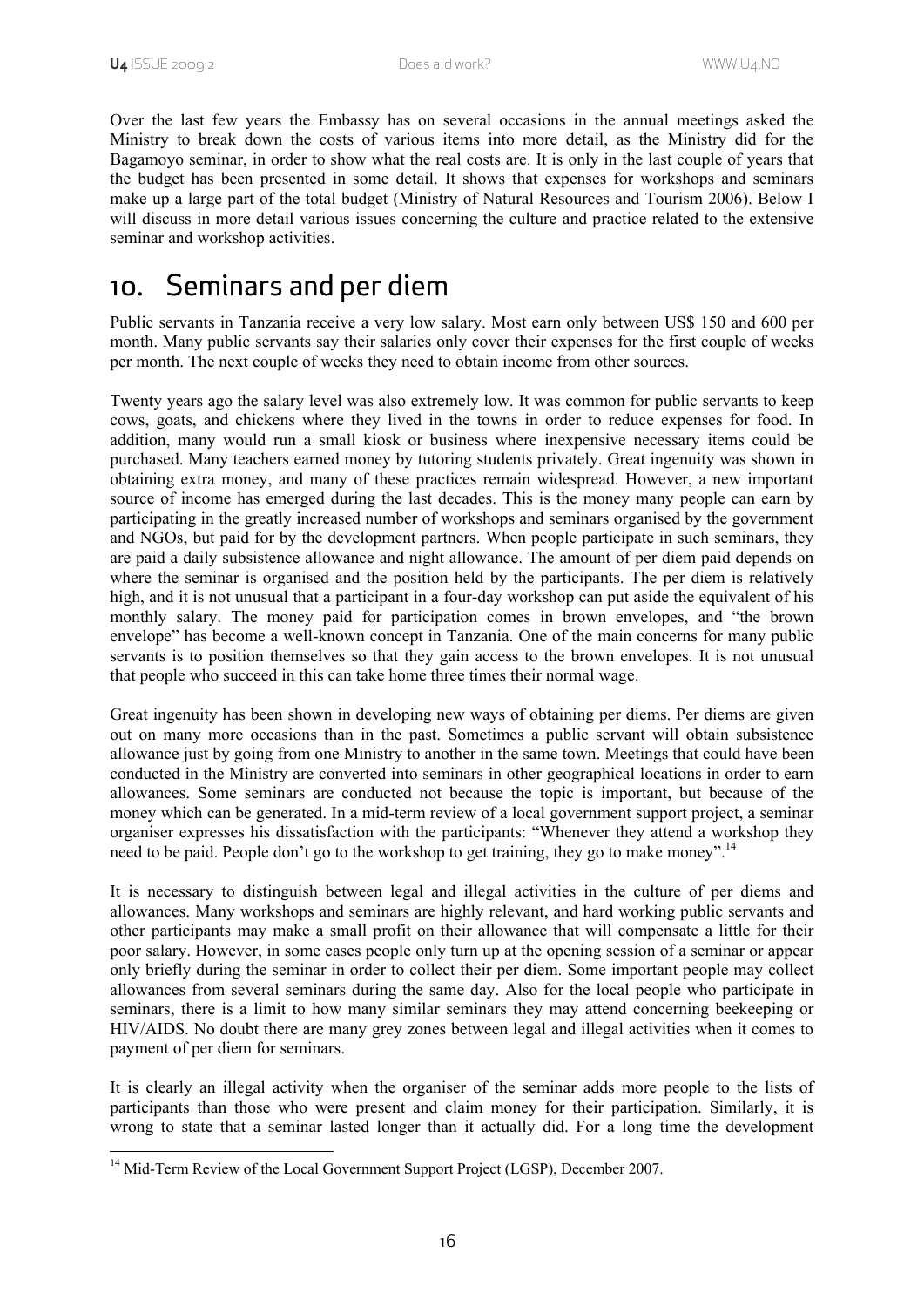-

partners in Dar es Salaam have adopted a flexible and lenient approach to the expenses they pay for seminars and workshops, in light of the participants' low salaries. However, in the last few years some development partners have become concerned about the number of seminars, and some have declined to pay per diem for participants for certain meetings.

There is little doubt that corruption connected to workshops and seminars has become more sophisticated, and that it is continually being developed. Poor farmers and fishermen are entitled to claim up to Tshs. 20,000 (US\$ 15) for each day they participate in a workshop organised by Government institutions or NGOs. A workshop lasting for three days could bring in US\$ 45 for people who on average earn just US\$ 1-2 per day. Many farmers and fishermen do not know how much they are entitled to, but accept what they receive. Some sign a paper that they have participated in a one-day workshop, yet it is registered as a three-day workshop.<sup>1</sup>

The Government has realised that the development partners are becoming increasingly sceptical to spending too much money on seminars. One way of avoiding this scepticism is to employ different codes and categories for the same type of activity, i.e., capacity building, training, patrolling of natural resources, etc. By using categories at a higher level, it may become unclear that the money is actually spent on per diems and allowances.<sup>16</sup>

The many seminars and workshops also have other unfortunate effects. It is the senior officials who decide who will be selected for participation. Because there is so much to be earned by attending seminars, the senior officials are in a powerful position. Loyal people are often selected for the most attractive seminars and trips. It is not unusual to pay "kick-backs" to the leaders when going to a seminar where much money can be gained. A comment in a daily newspaper shows the unfortunate culture that is developing between leaders and their employees:

If you say "fyoko" *(a bad word, EGJ),* then he won't select you to attend any of the many seminars, workshops and training sessions that have become the main source of income for government employees in recent years. So keep your trap shut if you want your bread to be buttered. A conspiracy of silence is probably becoming deeply entrenched (Zakaria 2007).

Seminars and workshops have for some time now been considered "soft targets" in the discussion about corruption and mismanagement at programme and project level in Tanzania. It is often difficult to measure the results of a workshop. There is no physical evidence left behind, like a stretch of new road or a new building that is evidence of the money spent. If the organiser of a workshop is corrupt and the control is poor, there is much to be gained by organising workshops.<sup>17</sup> MNRP was to a large extent a capacity building programme in which most of the money was spent on workshops and seminars. Even if we have been aware of mismanagement problems connected to these types of activities, we have not taken them seriously enough when we have accepted the annual reports and plans for MNRP.

 $15$  I have been informed that many poor farmers and fishermen participating in the seminars of MNRP have not received the per diem they are entitled to according to the rules and regulations.

 $16$  An anecdotal story circulating among development partners in Dar es Salaam is about an accountant who had been hired to go through the financial management system of a government institution in Tanzania. When presenting his report and recommendations to the director of one of the departments, the director murmurs in dismay: "But this new system will bring clarity!" It is when accounts and financial management systems are unclear and difficult to understand that opportunities arise for mismanagement and corruption. Much creativity and energy have been spent on keeping the financial systems incomprehensible.

<sup>&</sup>lt;sup>17</sup> A European owner of a hotel in Tanga region informed me that he had been visited by representatives of the regional office of PCCB (Prevention and Combating of Corruption Bureau). PCCB wanted confirmation of the number of participants and the duration of a workshop his hotel had hosted. He informed PCCB that he had not organised the workshop at all.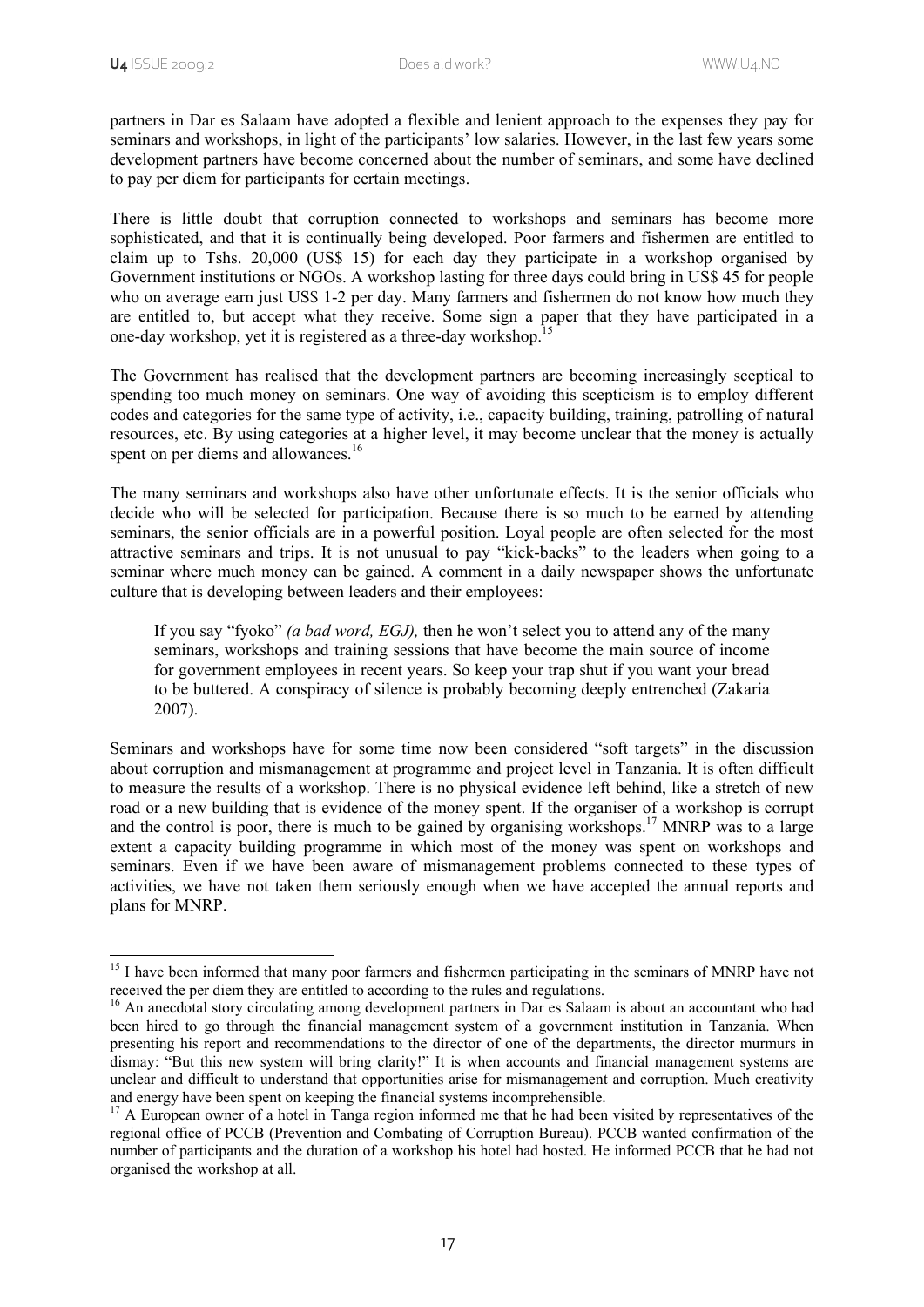Another type of experience I had in my work as programme officer for MNRP was connected to the structural context which the leaders of the 11 projects had to operate in. In conversation with some of the project leaders of MNRP, I became aware of how the project leaders could be forced to mismanage money for their projects. In the textbox "Insights from one MNRP project leader" one of the project leaders explains his position and frustrations:

#### **Insights from one MNRP project leader**

I approached the leader of one project that had received criticism in the evaluation and audit reports. I knew well after several visits to his project, and I raised a number of specific findings from the audit report. Initially he defended the project as best he could. When he realised that his answers were not convincing, he suddenly shifted his position completely and began talking frankly about the pressures he faced. This is free interpretation of what he said:

You do not understand how our government system functions. It is very different from how the Norwegian government operates. The project I am in charge of is the largest foreign-supported project in this district. We receive a fair amount of financial support from Norway each year to run our project (each of the 11 projects received US\$ 100,000-200,000 each year depending on which stage they were in and what types of activities they carried out). The money we receive is spent on vehicles, petrol, repair, workshops, trips, infrastructure, purchase of consultancy services, etc. Not far from our project HQ is the centre for the district administration (Tanzania is divided into about 130 districts). The district administration is starved for funds, and 80-90 percent of the available money is spent on salaries for the staff of the district administration, salary for teachers and for employees and officials in the health sector. The vehicles of the district administration are in poor shape and there is very little petrol available. The leaders and employees of the district administration have few opportunities to go on field trips. In the years I have been project manager for MNRP, I have been under constant pressure from the district administration to give them financial support by way of supplying petrol, lending out our project vehicles, giving financial support for field trips, etc. Although the project I manage under MNRP is not under the jurisdiction of the district administration, the leaders of the district administration are more senior than me and can easily report negatively about the project I manage. I can be removed from my position, and they can destroy my professional career. Therefore sometimes, out of fear, I have to comply with their demands. I have to cover their expenses within the accounts of my project. However, I often fear that some of the money I give them is not only used on the activities of the district administration, but also for the personal use of the powerful officials of the district administration.

Without being asked, he continued: "Do you think the situation I have described is different from any other MNRP project?"

I took the opportunity to ask about the nine workshops that, according to the annual plan, were to be conducted for this project. There was only two months left of the year when I asked him. The project manager looked disturbed, and said "We are going to have nine workshops this year?"

A substantial part of the Norwegian support to MNRP was allocated for an "Institutional Capacity Building Project" located in the HQ of the Ministry. Both the Evaluation Report and the Danish Audit report (November 2007) raised a number of issues about major expenses used to develop guidelines and reports that the coordination unit of MNRP should have developed. The Embassy followed up on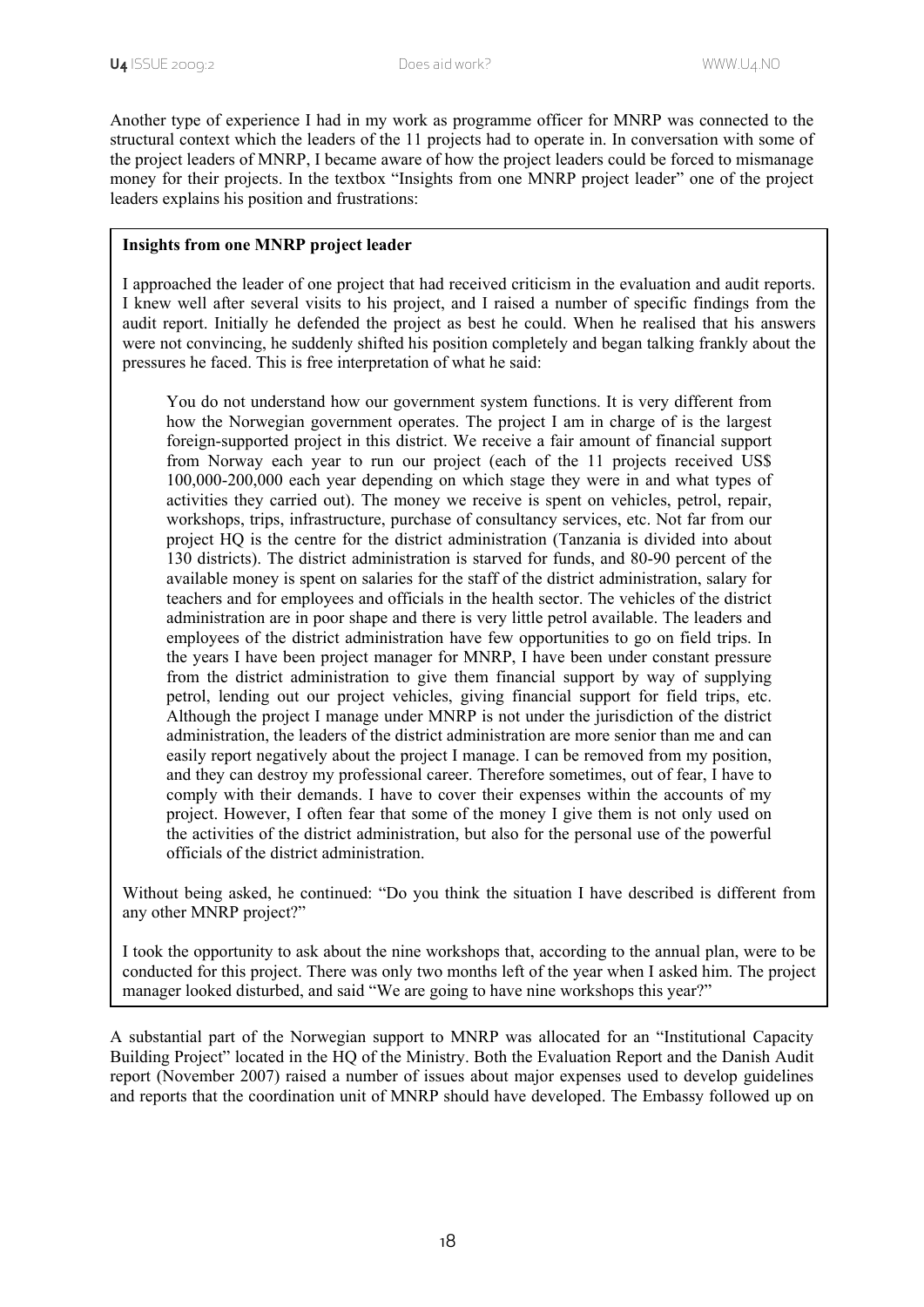the issues raised by the Evaluation Report by writing three separate letters to the Ministry in late 2006 and early 2007. The answers from the Ministry were vague and evasive.<sup>18</sup>

Another area of mismanagement and corruption was related to procurement of goods and services and construction. Tanzania has a comprehensive system for procurement, with detailed rules and regulations. This system was not followed. Again I heard many anecdotal stories about mismanagement. The Danish audit reports provide many concrete examples of mismanagement and corruption in this regard.

Bearing in mind the large amount of money which may have been mismanaged because of lack of documentation and receipts (30 percent for a selected project), mismanagement and corruption concerning seminars, workshops, procurement of goods, services, and infrastructure, I asked the Danish auditor if as much as half of the total allocated funds, US\$ 30 million out of the total US\$ 60 million, might have been mismanaged and used for corrupt purposes. The Danish auditor answered that this sum might not be far from the truth.<sup>19</sup>

### 11. How could this happen? Norway's role

Above I have discussed the role of the Government of Tanzania in MNRP. The Government of Norway was also an actor in MNRP. It is important to understand Norway's role when explaining what happened to MNRP. But first: I believe that the Norwegian government only had the best of intentions when participating in MNRP and that they have tried to achieve the objectives of the programme. However, for many years the Norwegian government was unaware of the comprehensive corruption in the programme. In this section I will discuss various reasons why the mismanagement and corruption escaped Norwegian attention. Most of the issues raised here should be of general relevance for the development cooperation which Norway is involved in.

#### (i) Norway's role and recipient responsibility

1

As stated above, Norway has cooperated with Tanzania on the management of natural resources since the 1970s. This cooperation has developed in parallel with an ideology concerning the optimal relationship between donor countries and recipient countries. Norway played an active and leading role in the projects that were supported within management of natural resources during the early years when the young nation of Tanzania had limited competence in this field. The end of the 1980s brought a new aid ideology, where recipient responsibility was a key concept. Norway was a strong advocate for implementing the concept of recipient responsibility, and the Norwegians gradually handed over all responsibility for planning and implementation to the Ministry of Natural Resources. As for the MNRP's accounts and finance management, Norway has adhered to the concept of recipient responsibility and utilised the Ministry's own auditing system. The Tanzanian CAG have given final approval to the programme accounts. It has still been Norway's role to approve annual reports, plans, and accounts.

I believe one major reason why the Norwegians did not discover how much money was being mismanaged in the programme is that they trusted the Ministry's auditing system, Tanzania's CAG and the extra comments one has received from PWC. The Danish audit report shows clearly that the internal and external control mechanisms, including the Ministry's audit and the CAG, did not work.

The Swedish Auditor General has recently audited the accounts of private Swedish organisations that worked in four African countries, one of which was Tanzania. The findings of the Swedish Auditor

 $18$  The correspondence concerning this case is in the Embassy's files with a cover memo dated June 6 2007.

<sup>&</sup>lt;sup>19</sup> Information obtained in a conversation with the Danish auditor, Mr Andreasen, on November 6, 2007, in Dar es Salaam. Mr Andreasen has later, in the Norwegian press, reiterated that 50 percent of the money allocated for MNRP was mismanaged and used for corrupt purposes, see *inter alia*, Bistandsaktuelt, No. 3, 2008.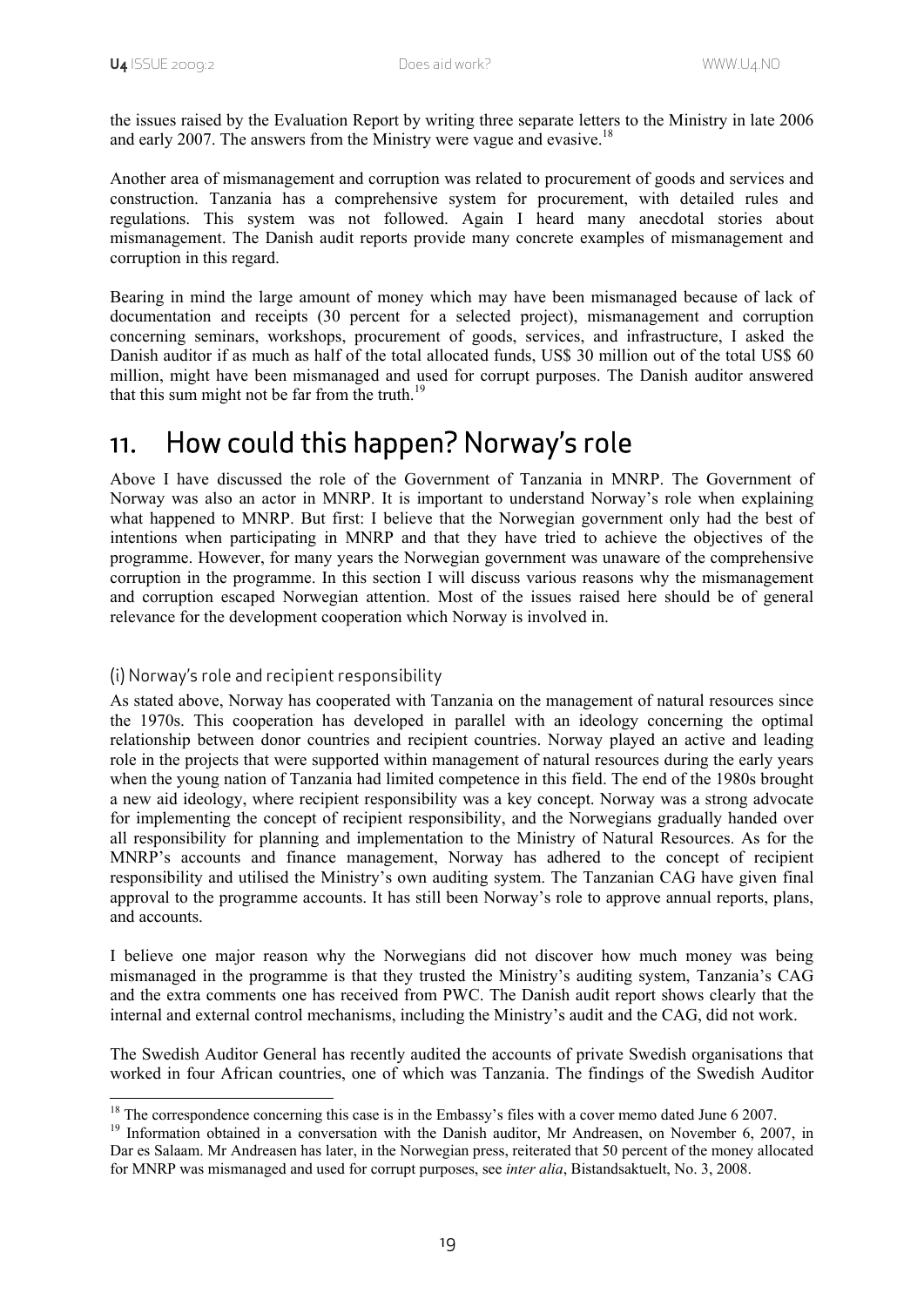General bear a strong resemblance to what was documented in the audit of MNRP. They show extensive losses and corruption associated with workshops, travel, and purchases of goods and services, and that the accounting systems for the projects do not work satisfactorily. The Swedish Auditor General states: "SIDA has trusted the quality of the audit reports prepared by local auditors in the cooperation countries. This has proved insufficient" (Swedish Auditor General 2007).

#### (ii) Future-oriented work on strategies and plans

At the same time the principle of recipient responsibility was implemented, Norway adopted a new attitude to development cooperation. This implied taking a few steps back from the actual implementation of the project and instead assuming the role of dialogue partner with the authorities. I was for example told very clearly by Norad when I took up my position in 2003, that our role in this (and other programmes) had become more distant that in the old days. Now one should focus more on policy and overall planning in the area. This turned out to be correct. 90 percent of my time was spent in Dar es Salaam, and much of it was used planning, coordinating, and harmonising with other development partners on how to support Tanzania in the work of managing its natural resources.

Much of the planning took place in the Development Partner Group/Environment (DPG/E), which consisted of 15 bilateral and multilateral organisations that supported Tanzania in the environment and natural resources sector. This group was important in relation to the authorities and supported the development of national legislation, strategies, and plans at a sector level for the management of forestry, fisheries, and wildlife. DPG/E also advised the authorities on the organisation and administration of the different sectors and how to report on programme implementation within the various sectors. This work was time-consuming, and problems naturally arose in planning, harmonising, and coordinating. What were the various goals/sub-goals, what activities should one go for, and how should they be organised and reported on? What should the "architecture" of institutions look like? The development partners spent a lot of time, for instance, on proposing the organisation of a new independent institution, Tanzania Forest Service, which was to take over important functions from the Ministry. Because so much time was spent on this kind of future-oriented work, these problems became the very ones that had to be solved before anything else could take place. When 90-95 percent of the work takes place in the capital – in offices, coordinating with DPG, and the authorities – this becomes a major part of "reality" for the development partners. For many people, therefore, it seemed that the sector's own challenges were connected to the problems one encountered when planning and coordinating for the future.

When one is supposed to think of the big picture with regard to the environment and natural resources, it may easily seem too petty to check the details of financial accounts and grass root activities. This will be defined as the domain of the authorities, and according to the principle of recipient responsibility we must have confidence in their reports. Such attitudes seem to arise when the focus is on the overall, future-oriented work.

#### (iii) The implementation side

Strategies and plans are made so that they can be implemented and help us achieve our planned goals. The great majority of programmes and projects concerning the management of natural resources take place in rural areas, and this is where the results will be assessed for sustainable management and a fair division of resources. I think it was remarkable how little time was spent following the implementation of the activities.

However, MNRP was one of the programmes in the Norwegian portfolio where there was a focus on demonstrable results. As stated above, the programme coordinator for MNRP organised several field trips every year with Norwegian participation. MNRP was able to present concrete results. Forests had been planted and protected, and village committees told us of their role in protecting the natural resources and using them in a sustainable manner. Alternative sources of income had been created for the local population in order to avoid over-consumption of the natural resources. Dozens of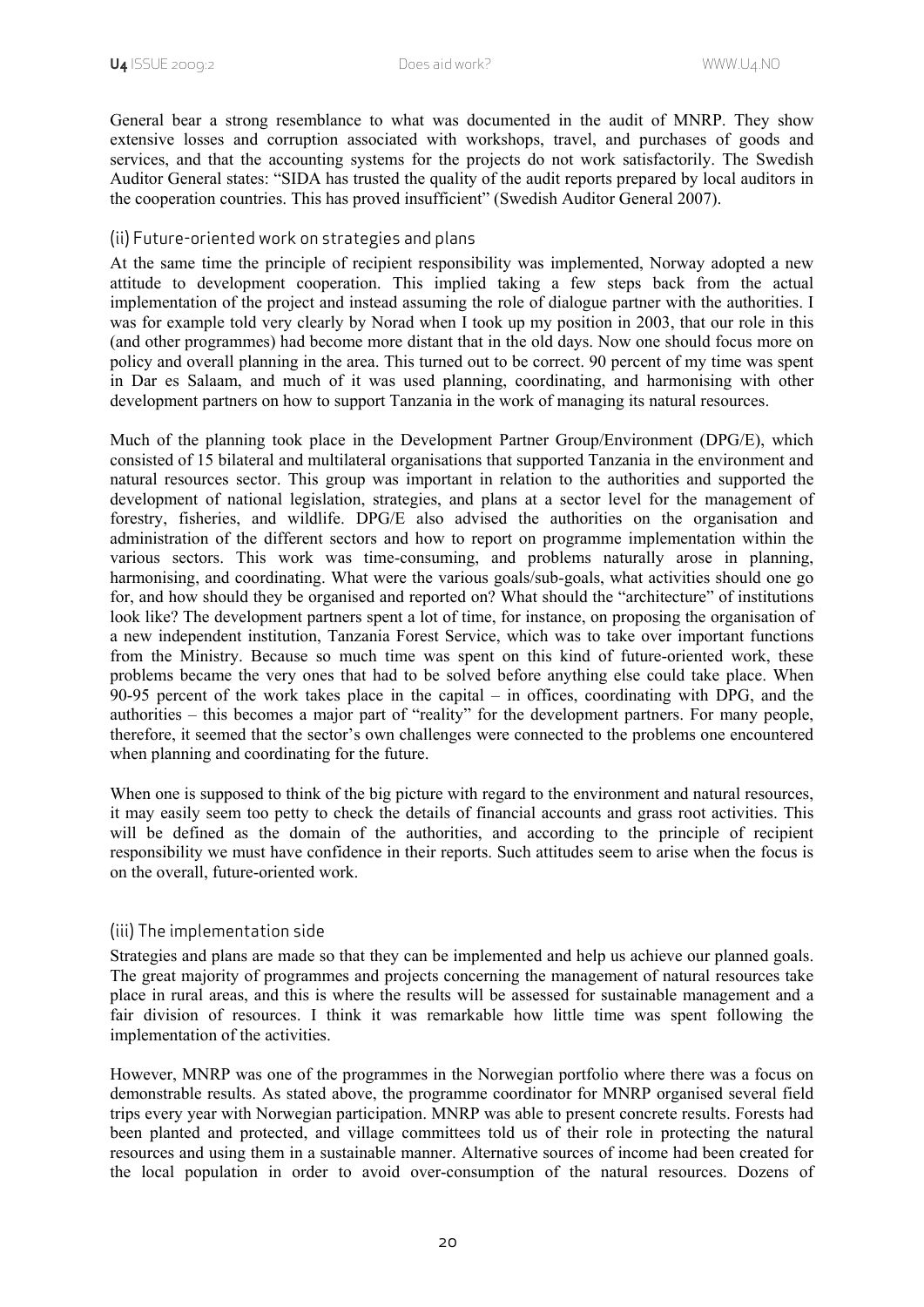Norwegians working for Norad, the Ministry of Foreign Affairs, NGOs, and research institutions have participated in trips to MNRP projects. As I saw it, the field trips nevertheless often seemed carefully directed and guided tours of MNRP success stories, where the village leaders read out ready-made reports on what had been achieved.

Neither the annual reports from MNRP nor the field trips gave any impression of the many conflicts one finds between different players when managing natural resources. There were win-win situations everywhere, and the society was understood in terms of simple harmony models. This was in spite of all the documentation presented in the media and research reports of strong competition between the different players concerning property rights and usage rights to the different natural resources. The possibility that public servants might be corrupt in their management of natural resources was beyond the reality we were presented with in the reports from MNRP.

In my assessment, the development partners' attitude was also characterised by a too simplistic understanding of how to solve problems related to managing natural resources. Capacity building seemed to make up much of the answer. If only everyone was given proper training on the significance of sustainable management, the problems were nearly solved. The power aspect and conflicting interests between the various players – such important factors in understanding the management of natural resources – are not natural parts of the model and vocabulary used in planning environmental and natural resource programmes, neither from the authorities' nor from the development partners' side.

Because the reality in which the programme is implemented becomes so remote, and many decision-makers' understanding of the community dynamics becomes too simplistic, one also loses the ability to pick up on signals from the grass roots where the various projects in the programme are being implemented. In Dar es Salaam one does try to develop concrete indicators of what is being achieved in the management of natural resources, the number of trees planted, how much forest is under protection, etc. This may be useful if one can rely on the indicators being measured correctly. Such indicators are unable, however, to capture the complexity of the political, economic, cultural, and social context in which the management takes place, and this context will to a great extent determine the outcome of the programme. As I see it, the authorities and development partners have far too little interest and competence in understanding that context and discovering the actual results of the work one has spent so much time planning and coordinating. There is thus insignificant ability to learn and receive feedback from the reality which the programmes are implemented in and where the final objectives are going to be achieved.

Many consider it the authorities' task to communicate feedback to the development partners, while development partners may be floating high up in the air above the implementation side, concentrating on plans and coordination. The development partners might be able to justify this if they received thorough and analytical reports from the authorities on the field implementation of the programmes. The reports which the Embassy received from MNRP were mechanical and simplistic, and maintained the same format year after year. They were output-oriented and reported on the number of seminars held, the number of patrol trips conducted, the number of trees planted, etc. They contained little discussion or analysis of the complex world where the programmes were taking place.

Meanwhile, the development partners are acquiring a high level of competence in planning and coordination in the capital. They also develop competence in internal administrative routines, not least through frequent management reviews from Norad in the embassies. This is no doubt important work and necessary for making the development cooperation more efficient. It has struck me over many years, however, how highly knowledge of and practice in internal administrative routines are valued, and how little stimulus and recognition the Norwegian aid administration has for critical reflection on the work that is being done.

In his book "The White Man's Burden" which discusses aid cooperation, the author William Easterly distinguishes between *planners* and *searchers* (Easterly 2006). Planners have much of the aid partners'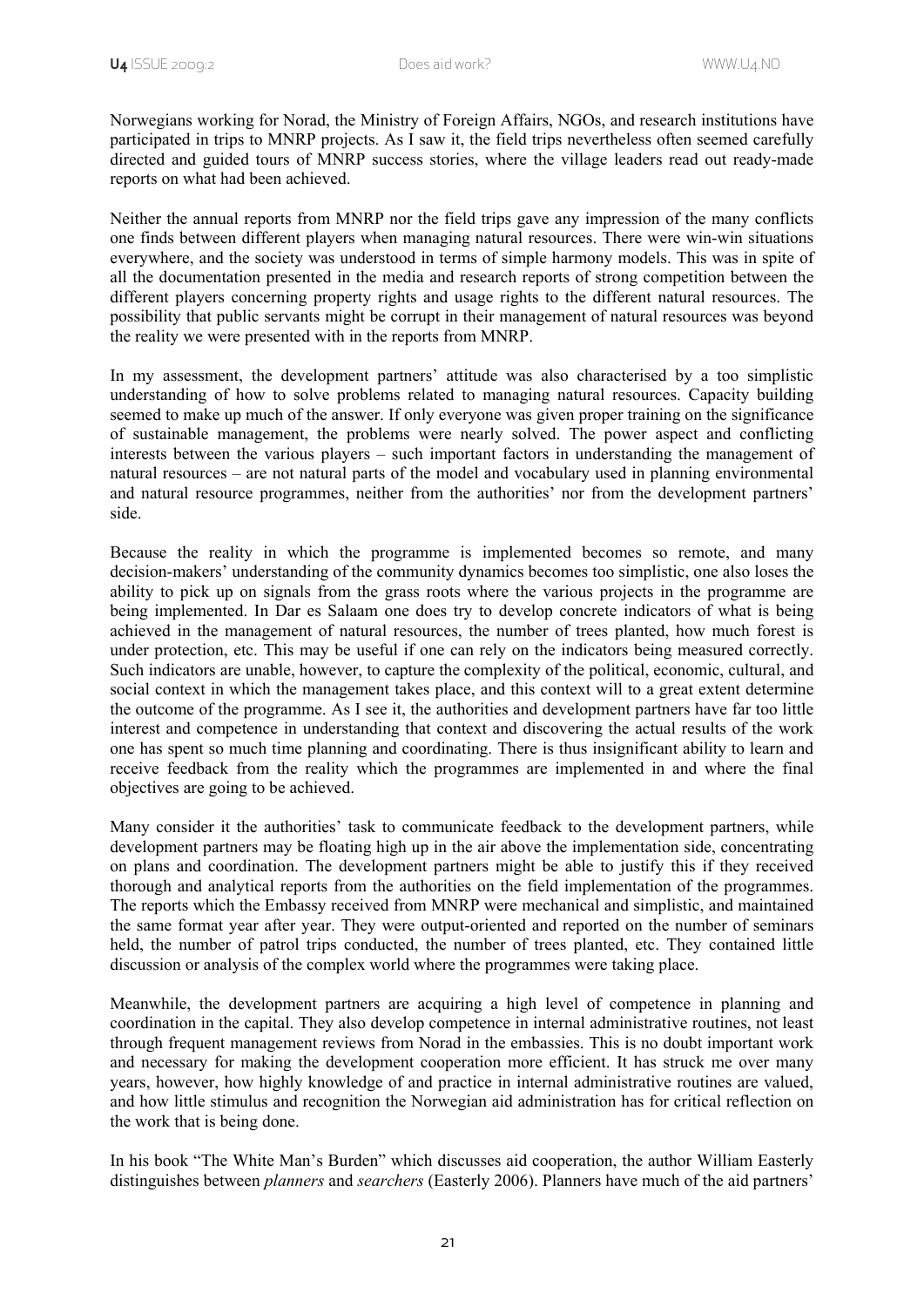future-oriented attitude that is described above. Searchers are more retrospective. They try to understand what has taken place and to receive feedback from the reality which the programme takes place in.

I believe one of the main reasons why the corruption in MNRP has been so extensive, is that we have not properly understood the context in which the programme has taken place and our professional culture's lack of focus on this topic. We have been too ignorant of the basically corrupt side of Tanzania's bureaucracy and how it works. We also know too little of the power structures at various levels of the state administration and in the villages where the projects are realised (Brockington 2008). There were not enough analyses of actors and networks that could explain what took place in MNRP. It is not least important to understand the connections and the cash flows between the state administration and the dominant political party CCM. One knows too little of what Hyden (2006) calls the "power aspect of politics" in Tanzania.

#### (iv) Pipeline problems

"The pipeline problem" is well known in aid work. It means that allocated funds must be paid out within set time frames and by the end of the year. Many work hard to obtain new agreements and disbursements by the end of the year. If one knows little about the risks a programme might be exposed to, it is easier to approve a planning document, work out an agreement, and make disbursements. In such a pressured situation it might be easier to trivialise and explain away what are seen as isolated irregularities in a programme.

I experienced the pipeline problem myself in the autumn of 2003 in Dar es Salaam. The background was that Norway, at the Johannesburg Conference for Sustainable Development in 2002, had committed itself to provide an agreed amount for management of the environment and natural resources. Some of these funds had to be used before the end of 2003. Message from the Ministry of Foreign Affairs in late autumn 2003: Could the Embassy please contact the authorities in Tanzania in case they had a project proposal for the environment and natural resources sector which could be supported with NOK 25 million before 1 December 2003? At that point I was a new executive officer for MNRP, I was very impressed with the programme and knew nothing of its financial management problems. The Embassy contacted the Ministry on the matter, but as it turned out, they were unable to come up with an initiative that could absorb NOK 25 million at such short notice. The Embassy informed the Ministry of Foreign Affairs, who did not pursue the matter further.

The Ministry in Tanzania, however, was pleased with the trust that Norway had demonstrated by being willing to give the authorities NOK 25 million at such short notice. The irony in the case was that the Ministry of Foreign Affairs informed the Embassy in Dar es Salaam just a few months later that it was necessary to limit the Norwegian portfolio in Tanzania to two or three sectors only. The environment and natural resources sector was to be dropped, and in the annual meeting on MNRP in 2004 it was said that the programme would be concluded in line with the agreement in 2006. The new Norwegian cabinet in 2005 put the environment higher up on the agenda again, and the Embassy was able to inform the Ministry in December 2005 that Norway would support another five-year environment programme. Because the environment was so important, the new programme would be allocated twice as much money every year. Seen with Norwegian eyes, I am sure the decisions that were taken were formally correct and in line with the agreements. For the Ministry, on the other hand, this was a rollercoaster ride which they watched passively and with some puzzlement. None of the important proposals and decisions that the Norwegians took in this connection was based on the principle of recipient responsibility.

Later on came the message that we should draw up an agreement for the new programme and make a disbursement as soon as possible. When the information from the evaluation of MNRP in 2006 began to emerge, we agreed, however, to plan carefully and not be governed by the pipeline problems in the Norwegian system. The results from the Danish audit reports became a turning point. It was clear to see that the shady practices in MNRP were not just unfortunate isolated incidents.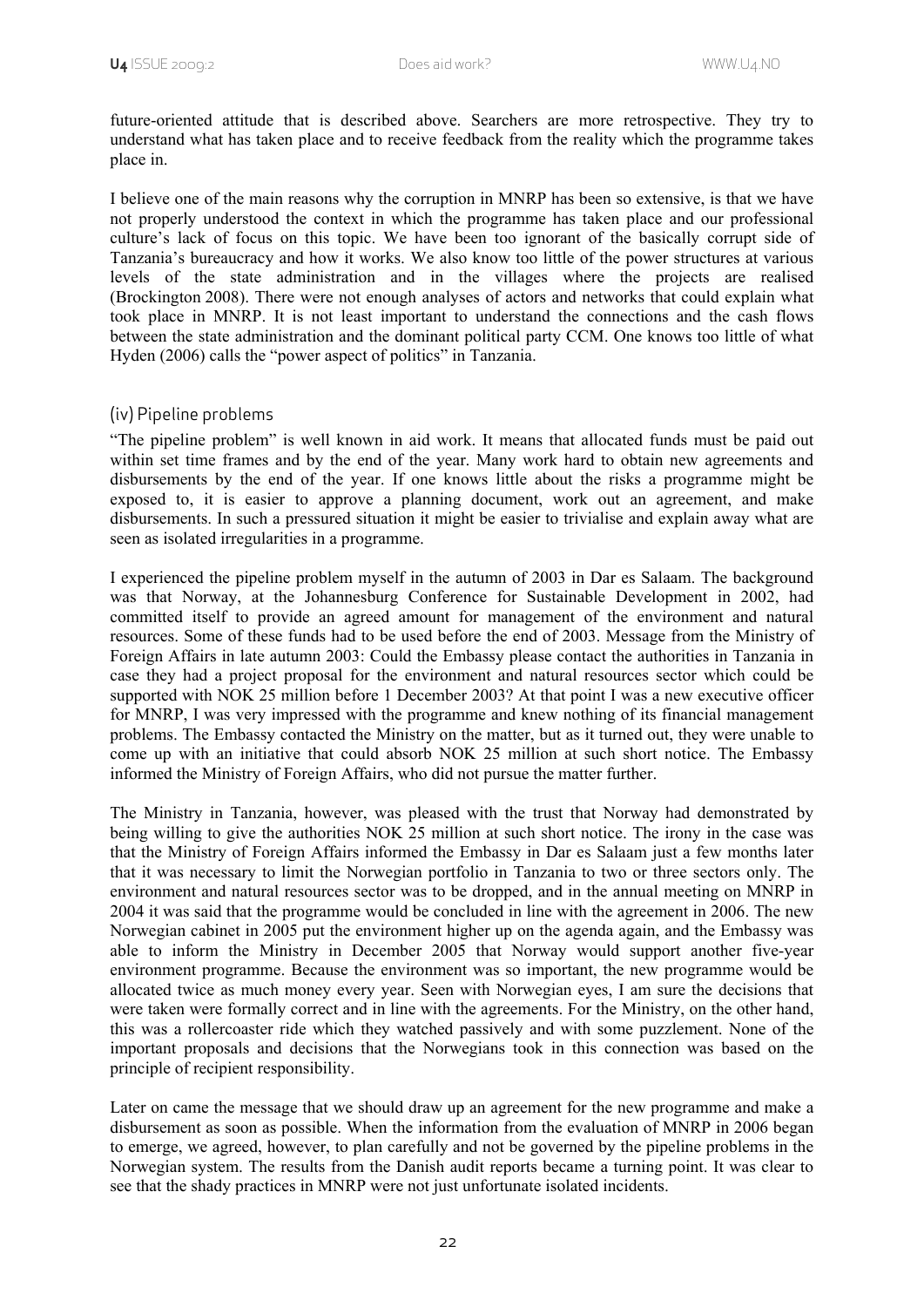#### (v) A programme focussing on the natural sciences

There has been much natural science expertise in MNRP, both on the Norwegian and the Tanzanian side. This is undoubtedly important in a programme that concerns sustainable management of natural resources. Many natural science experts with experience from Africa also acknowledge, however, that the biggest challenges in managing natural resources relate more to problems of corruption and good governance than to the more technical work of finding out how natural resources should be managed in a more sustainable way. I believe there has been too little critical consideration of social science aspects in the planning, implementation, and mid-term reviews of MNRP. Looking at things largely from a natural science perspective, it may be hard to identify problems relating to the programme's social context. To really understand the framework conditions for MNRP, it would have been useful to have expertise in the field of political economics and insight into how the state administration functions. With a more critical perspective on MNRP, it is highly likely that an independent audit review would have been conducted earlier on for the purpose of following the cash flow to MNRP rather than reviewing the programme reports.

#### (vi) The lack of independence in the reviews of MNRP

Another matter that weakened our critical perspective was that the same people have worn many different hats in this programme. Many of those who have taken part in reviews and planning have sat at all sides of the table in MNRP and the Ministry. The Ministry often nominates former and retired directors in the Ministry to participate in mid-term reviews. They know the programme well, but they have also been involved in it themselves and have something to protect. There were also some Norwegians conducting mid-term reviews who have previously been advisors to the Ministry. No doubt everyone wanted the very best for MNRP, but in light of the Danish audit report there is also little doubt that it would have been useful to have people who were more independent, without a background and interest in MNRP, who could have brought with them a more critical perspective.

### 12. Did the aid to MNRP work?

Some of the information presented above may help answer this question. Of course one may say: Yes, the aid to MNRP did work, but not well enough. We know and are proud of some of the specific outcomes from MNRP, but it should be obvious from what has been said so far that there was much that did not work as intended.

The answer also depends on one's perspective. Independent people familiar with MNRP have different views on how well the programme has worked. A critical and cynical observer said that "MNRP has been an unguarded honey pot which people could easily help themselves from without risk", and that MNRP was "hijacked" by strong people in the Ministry.<sup>20</sup> Others point to the positive results which MNRP has achieved, and the many competent and committed employees in MNRP. These people would say that much of the money disappeared simply because employees did not know enough about accounting routines and therefore need training.

It is nevertheless true that the view of MNRP changed dramatically when it was decided to follow the cash flow in the programme rather than just assess the reported results. It seems quite clear that the financial management system which the Norwegians chose to trust functioned very badly. The financial reports were in some cases intentionally misleading and covered up mismanagement and corruption. One must also be permitted to question some of the reported results which are not that easily measured and documented.

In my view our aid to MNRP has had an undesirable and unfortunate effect: The funds we have given have helped create and develop a culture of corruption in the Ministry. We know too little about this

<sup>1</sup> <sup>20</sup> Statement made by a foreigner who had followed some MNRP projects over several years.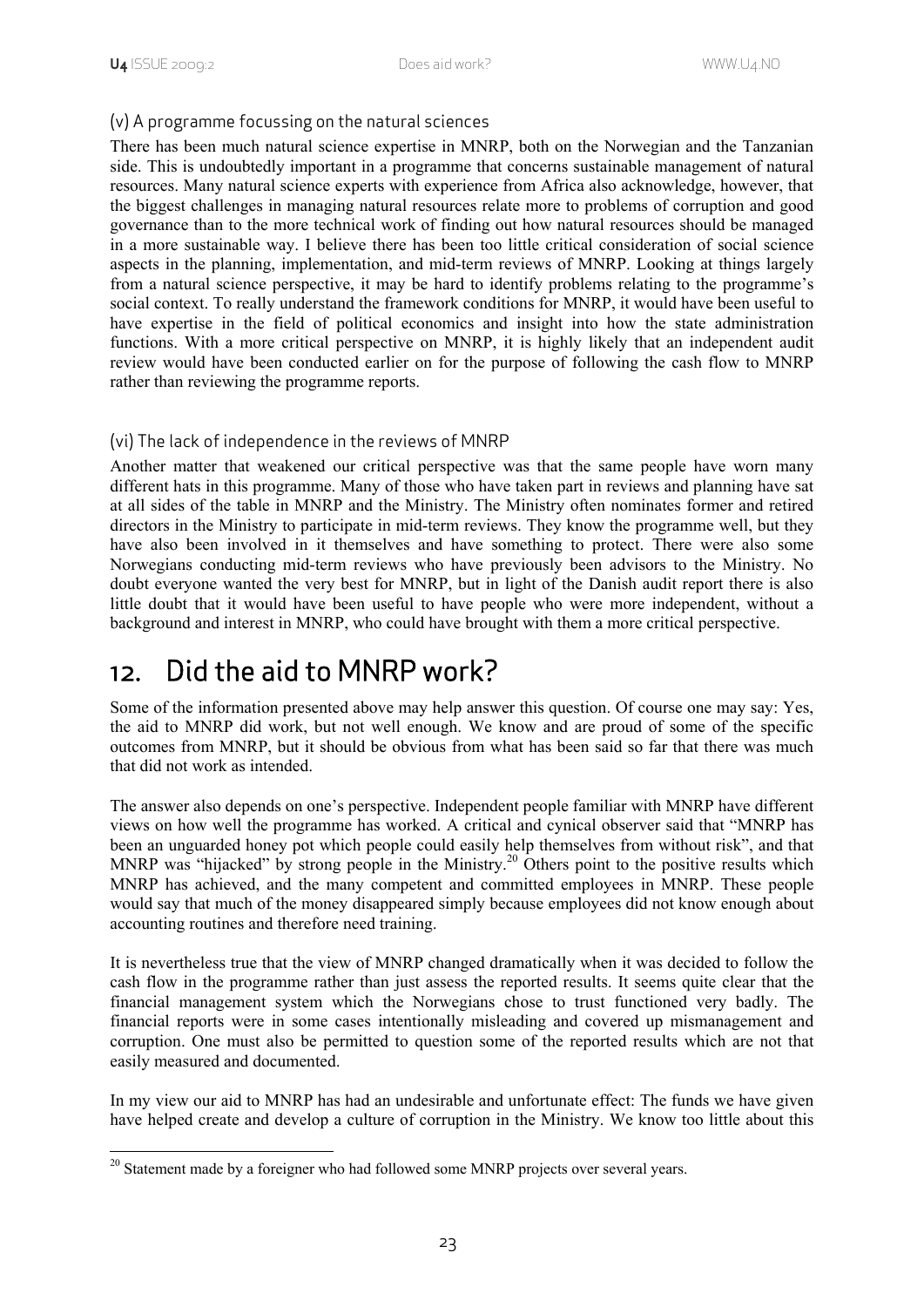culture, and I believe we have not been willing enough to learn about it. Norway has shown trust and patience in our support of MNRP, and we have been generous with our funds. By reminding the Ministry to spend all the money before the agreed deadlines, and indicating that fresh money is easily available, we have been transmitting some unfortunate messages.

It also seems clear that our normal management routines and frequent management reviews did not uncover the corrupt aspects of MNRP before the evaluation of MNRP in 2006 and the subsequent audit reports from a Danish company.

On the basis of the above assessments, some people might expect my recommendations for our further planned cooperation with the Ministry to be that we should leave the principle of recipient responsibility behind and return to more donor-controlled project support. Certainly not! Tanzania has had and should of course maintain full ownership of the new programme that is now on the drawing board. From the Norwegian side we must, however, in light of our experiences with MNRP, pose more stringent requirements for the new programme's financial management system. Also, we must not be controlled by pipeline problems in the Norwegian system. For many years we have removed ourselves several steps from the planning and implementation of MNRP. I think we should watch the new programme and its contextual reality a bit more critically. If we do, we may also learn things that will benefit other programmes which Norway supports.

### 13. Consequences for the new environment and natural resources programme

Norway informed Tanzania in early 2007 that it was willing to provide up to NOK 50 million per year for five years in support of a new environment and natural resources programme. In August 2007, Norway received a request from the authorities for a new five-year programme with a cost ceiling of NOK 250 million.

The 2006 evaluation and the Danish audit reports from 2007 have provided clear directions for the new programme. As I see it, the Embassy demonstrated in late 2007 and during 2008 that it takes a very serious view of the problems uncovered in MNRP. It has also presented a number of good, specific proposals for how to avoid similar problems in the new programme:

- The financial management system in the new programme will be strengthened. Foreign, independent accountants will train Ministry staff and monitor the accounts for the new programme carefully. The cash flow for the programme will be followed closely.
- No agreement for any new programme will be signed before a satisfactory system is in place for financial management.
- There will be an active dialogue with the Ministry concerning problems related to MNRP and the lessons that have been learnt in the new programme.
- The lessons that have been learnt in the evaluation and audit review of MNRP will be shared with the other development partners.
- A main goal for the new programme will be to help Tanzania collect more taxes and fees through its natural resources. The new programme will have tax experts who can cooperate with the Ministry of Finance and the Tanzania Revenue Authority to increase tax revenues. It will be an explicit goal to help Tanzania finance the management of its natural resources from the taxes it collects.
- Indicators must be developed for income from the natural resources that is paid into the Treasury. These indicators will be included in the authorities' Performance Assessment Framework.
- More emphasis will be put on the various dimensions of good governance, such as corruption and real public involvement.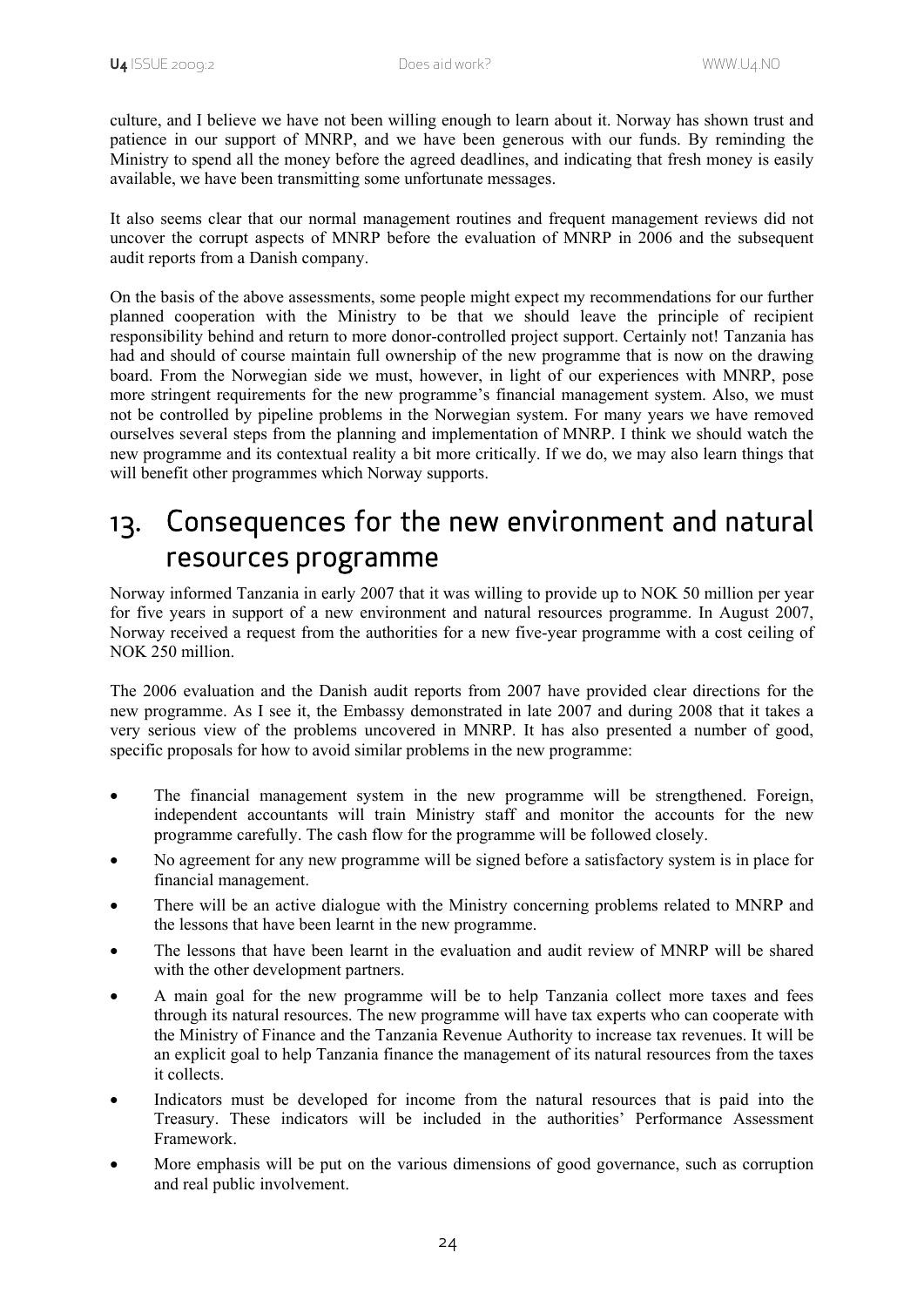### 14. How relevant are the lessons we have learnt from MNRP?

How relevant are the issues I have described to other projects and other donors? Within management of natural resources, many development partners have struggled with corruption in relation to the authorities in Tanzania. Both the World Bank and DANIDA, who watch the accounts side of their programmes much more carefully than Norway has been doing for MNRP, have recently withheld funds for the authorities due to deficient accounts and suspicions of corruption.

What about the other Norwegian programmes in Tanzania, in the sectors of education, health, and infrastructure? Many of these programmes function within similar frameworks to that of MNRP. These programmes have smaller components of capacity building and workshops than MNRP, but more money is spent on purchasing goods and services and building activities. None of these programmes have been subjected to an audit review as thorough as the one for MNRP. I fear there might be some unpleasant surprises if the accounts for these programmes were audited and the system for financial management was reviewed in the same way as MNRP.

Programme and project support for programmes like MNRP is now considered an old-fashioned way of providing aid. Some will say that MNRP is not the type of aid cooperation we will have in the future, and therefore claim that the lessons one can learn from MNRP are not all that relevant. I definitely beg to differ. At present, Norway gives about 50 percent of its support as general budget support, and all in all Tanzania receives approximately US\$ 700 million a year in budget support from its development partners. An even greater proportion of future aid will be channelled through budget support directly into the Tanzanian Treasury in order to fund the country's development plan. Tanzania may in principle use this budget support as it pleases within its national development plan. Budget support strengthens ownership and the recipient responsibility for Tanzania, and the country can to a much greater extent decide what measures to finance and implement. Many programmes of the type that is currently financed through budget support were previously financed directly by the development partners, the way MNRP was by Norway.

Would less money have disappeared in MNRP if the programme had been financed through budget support? It is the Tanzanian CAG that reviews the accounts for the various activities, programmes, and projects which are financed through budget support. The donors are not able to access the detail level and review accounts the way Norway did in MNRP. Activities and projects, the accounts and finance management system will be even further removed from the development partners when aid is provided as budget support.

People have said that aid is a high-risk sport. If that is so, budget support will be an extreme sport. General budget support requires the development partners to be fully confident that Tanzania's own systems function as they should. Feedback to the development partners on the results of the budget support is given in the form of reports on the various sectors. These will, for example, document progress in relation to the development of certain indicators for the different sectors and the different goals of the national development plan. I am not sure that the results from a programme such as MNRP would have been much better if it had been financed as budget support.

However, this article is not about the nature of budget support, nor about the advantages and disadvantages of such support. My point is that programmes that are supported through general budget support will be implemented within the reality and context that I have described for MNRP. For this reason the evaluation and audit reports on MNRP are also highly relevant if we want to understand what happens with measures financed through budget support.

One of my main objectives in writing this article has been to show the big distance that exists between planning and the reality that one frequently encounters in development cooperation. If we are to improve and understand the relationships between a plan and the reality, it is important that we are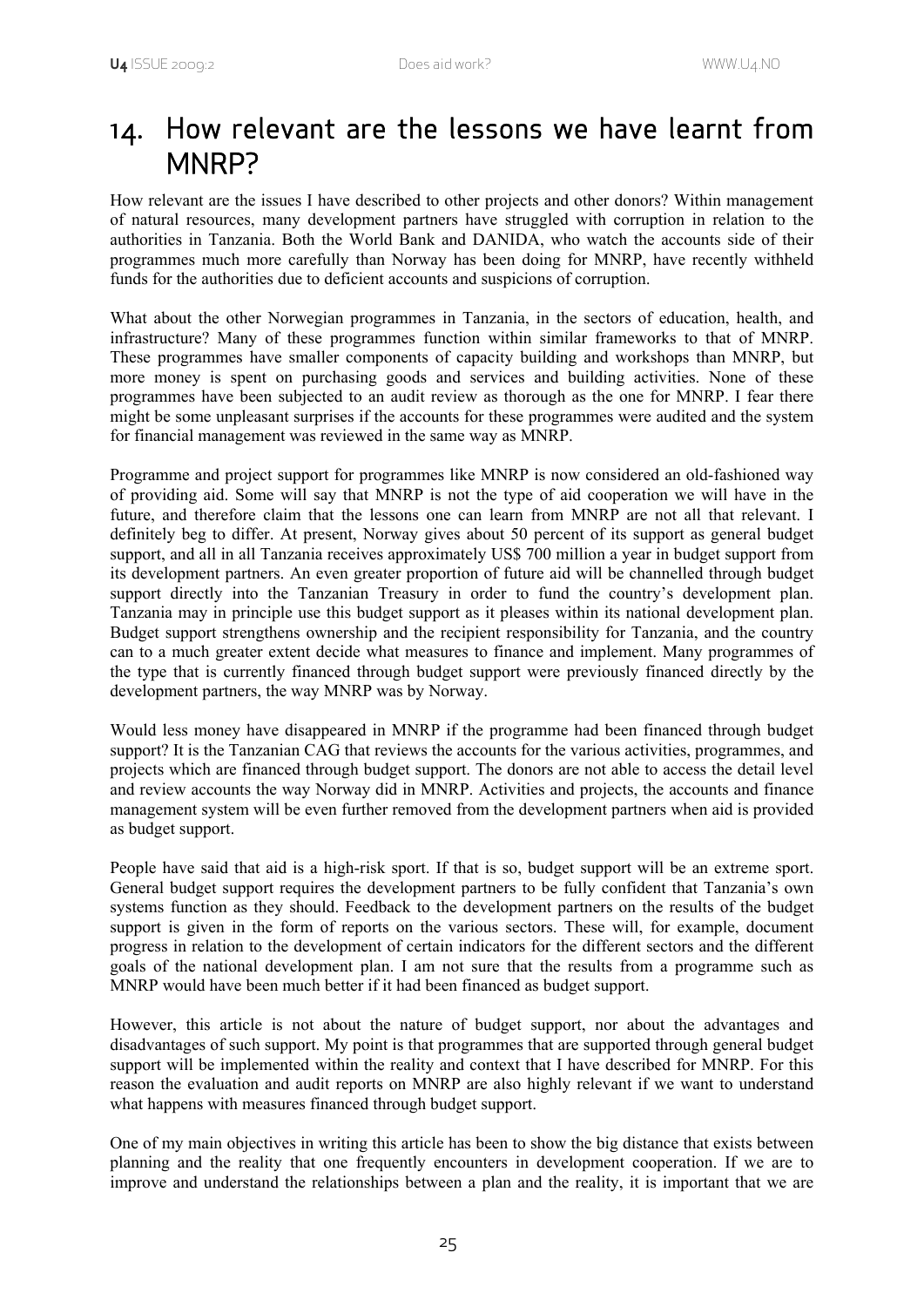open and share experiences made in development aid. It is therefore a good thing that the political leadership in the Ministry of Foreign Affairs and Norad welcomes a broader and more open debate on development aid.

### 15. References

- Andresen, A F and Bhattbhatt, K K (2007a) *Re-evaluation of Mafia Island Marine Park*, Report prepared for the Ministry of Natural Resources and Tourism and Royal Norwegian Embassy, Dar es Salaam
- Andresen, A F and Bhattbhatt, K K (2007b) *Management of Natural Resources Programme, Tanzania – Financial Review of 5 Projects under MNRP*, Report prepared for Ministry of Natural Resources and Tourism and Royal Norwegian Embassy, Dar es Salaam
- British High Commission, Dar es Salaam (2007) *Bigwigs grab hunting blocks*, Kiswahili Press Summary, December 3 2007
- Brockington, D (2008) "Corruption, Taxation and Natural Resources Management in Tanzania", *Journal of Development Studies*, 44(1) 103-126
- Collier, P (2007) The Bottom Billion. Why the Poorest Countries Are Failing and What Can Be Done About It, Oxford: Oxford University Press
- Cooksey, B et al (2006) Management of Natural Resources Programme, Tanzania, TAN-0092, Final Revised Report, Oslo: Norwegian Agency for Development Cooperation
- Development Partner Group, Dar es Salaam (2005), *Fisheries in Tanzania*, Discussion Paper
- Easterly, W (2006) The White Man's Burden Why the West's Efforts to Aid the Rest Have Done So Much Ill And So Little Good, New York: The Penguin Press
- Hyden, G (2006) "Beyond Governance: Bringing Power into Policy Analysis", *Forum for Development Studies*, 33(2) 215-236
- Jansen, E G et al (2000) "Constraints and Opportunities for 'Community Participation' in the management of the Lake Victoria Fisheries", *Forum for Development Studies*, 1-2000, 95-133
- Lyimo, K (2007) "Why the Government in Dar continues to embrace its erring officials", *The Citizen*, December 20, 2007
- Milledge, S A H et al (2007) *Forestry, Governance and National Development: Lessons Learned from a Logging Boom in Southern Tanzania*, Dar es Salam: TRAFFIC East/Southern Africa
- Ministry of Natural Resources and Tourism (2006) *Bridging Plan for July-December 2006 for MNRP*, Dar es Salaam
- Norad (2007) *Norwegian aid works but not well enough: The results of Norway's international development cooperation 2007*, Oslo: Norwegian Agency for Development Cooperation
- Pfliegner, K (2008) "Harnessing Natural Resources for Sustainable Growth", in Utz, R. (ed) *Sustaining and Sharing Growth in Tanzania*, Washington D.C.: The World Bank
- Ridell, R C (2007) *Does Foreign Aid Really Work?*, Oxford: Oxford University Press
- Swedish Auditor General (2007) *Oegentliogheter innom bistånd. Er SIDAs kontroll av biståndinsatser via enskilda organisationer tillracklig*?, Stockholm. <Irregularities in development aid. Does SIDA have sufficient control of aid efforts via individual organisations?>
- Zakaria, T (2007) "Budgetary support is a time bomb", *Daily News*, November 4, 2007